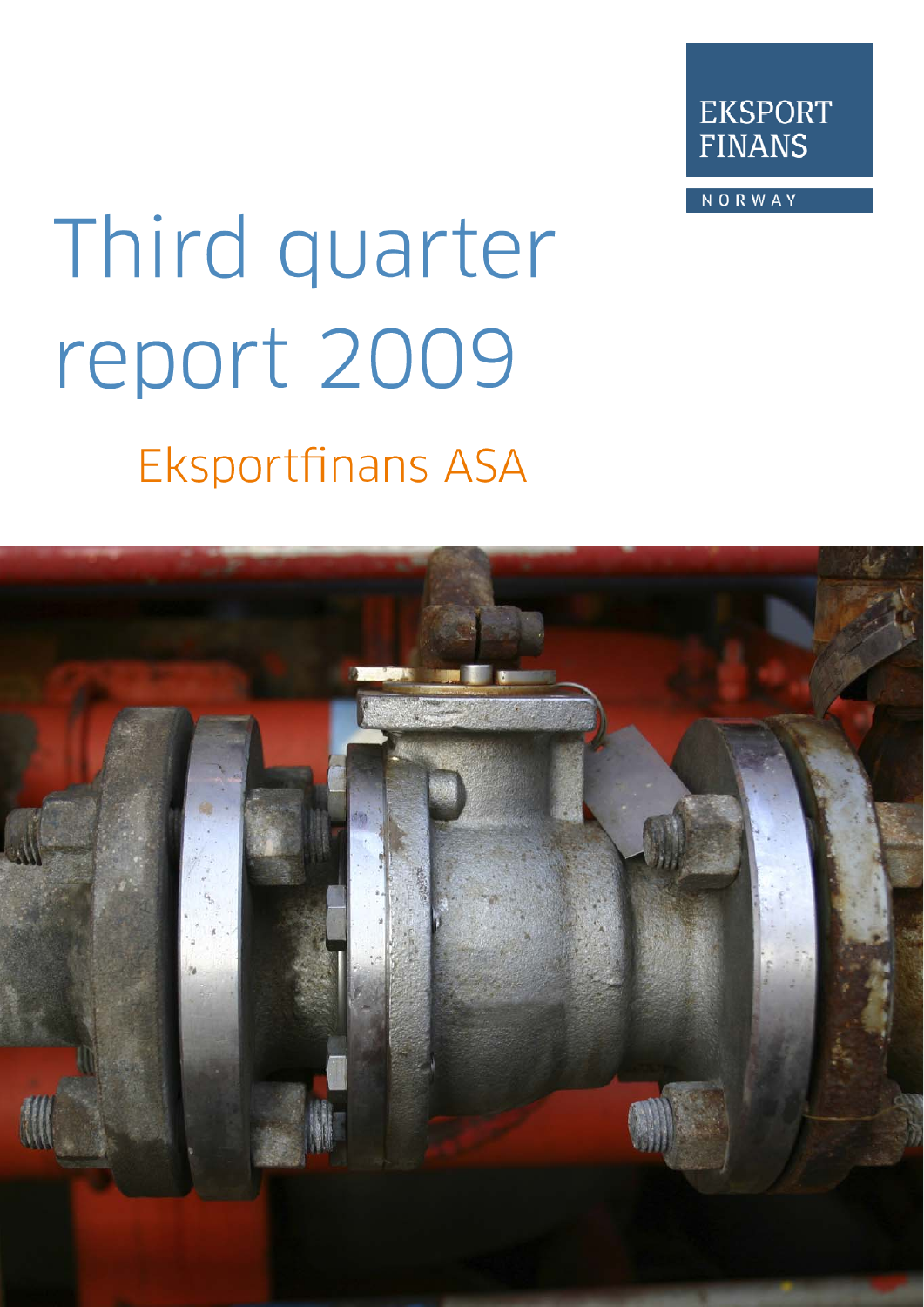| <b>Comment from the President and CEO</b> | 3               |
|-------------------------------------------|-----------------|
| <b>Financial highlights</b>               | 4               |
| <b>Highlights</b>                         | 5               |
| <b>Export lending</b>                     | 5               |
| <b>Local government lending</b>           | 6               |
| <b>Funding</b>                            | 6               |
| <b>Results</b>                            | 6               |
| <b>Balance sheet</b>                      | 8               |
| <b>Statement of comprehensive income</b>  | 9               |
| <b>Balance sheet</b>                      | 10              |
| <b>Statement of changes in equity</b>     | 11              |
| <b>Cash flow statement</b>                | 12              |
| Notes to the accounts                     | $\overline{1}3$ |
|                                           |                 |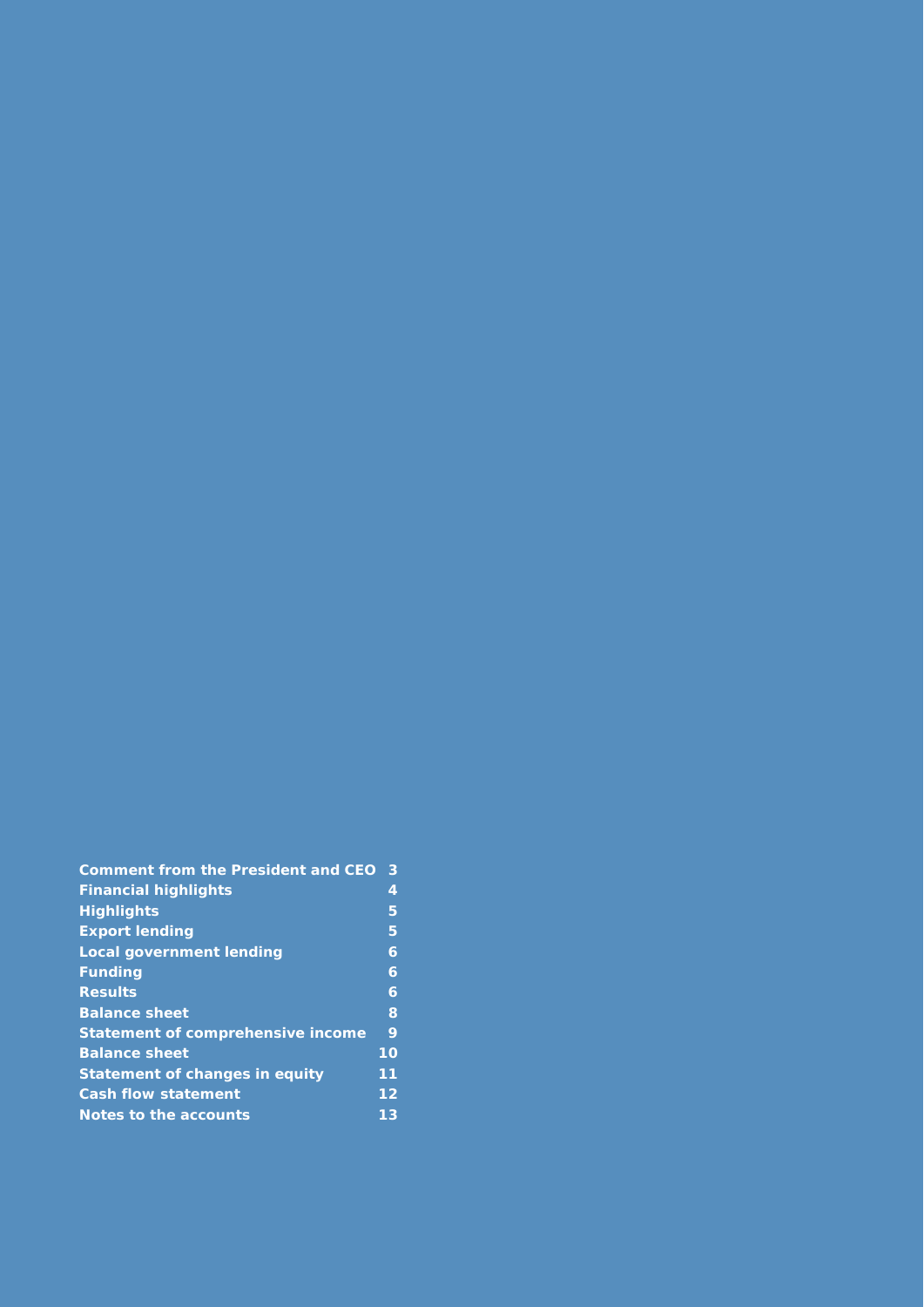

President and CEO Gisèle Marchand (photo: Sverre Chr. Jarlid)

#### Improved capital markets

The situation in the international financial markets seems to have begun to normalize in the third quarter, with access to liquidity improving with corresponding spread tightening across the financial sector. Eksportfinans has successfully launched a second public benchmark transaction in 2009 for a total of CHF 225 million (NOK 1.3 billion) on October 1.

Eksportfinans' underlying business operations showed strong performance in the third quarter, and the company had a record high net interest income of NOK 1.1 billion in the first nine months of 2009. However, the total comprehensive income according to IFRS was negative for the equivalent period, with NOK 1.0 billion. This negative result was due to the reversal of previously recognized unrealized gains on Eksportfinans debt. These unrealized losses do not in any material aspect affect the company's core capital. This is explained in more detail on page 5.

## Challenging market conditions for Norwegian maritime export industry

The maritime industry in Norway is the single most important customer group for Eksportfinans. It is still experiencing a high level of activity, with a substantial order book expected to be delivered in the coming two years. This led to high disbursements of loans from Eksportfinans also in the third quarter of 2009.

However, the activity in the Norwegian maritime export industry after 2011 currently looks uncertain. Few new contracts have been entered into for deliveries after 2011. Only four new ships have been ordered from Norwegian yards so far in 2009. According to the exporters this is mainly due to a general lack of confidence in the global economic development going forward, as well as the increased focus on risk taking in the financial sector. However, the supplier industry sees new possibilities related to oil extraction internationally, e.g. in Brazil. Eksportfinans has experienced a large volume of new loan applications related to this expansion within the supplier segment.

Gisèle Marchand President and CEO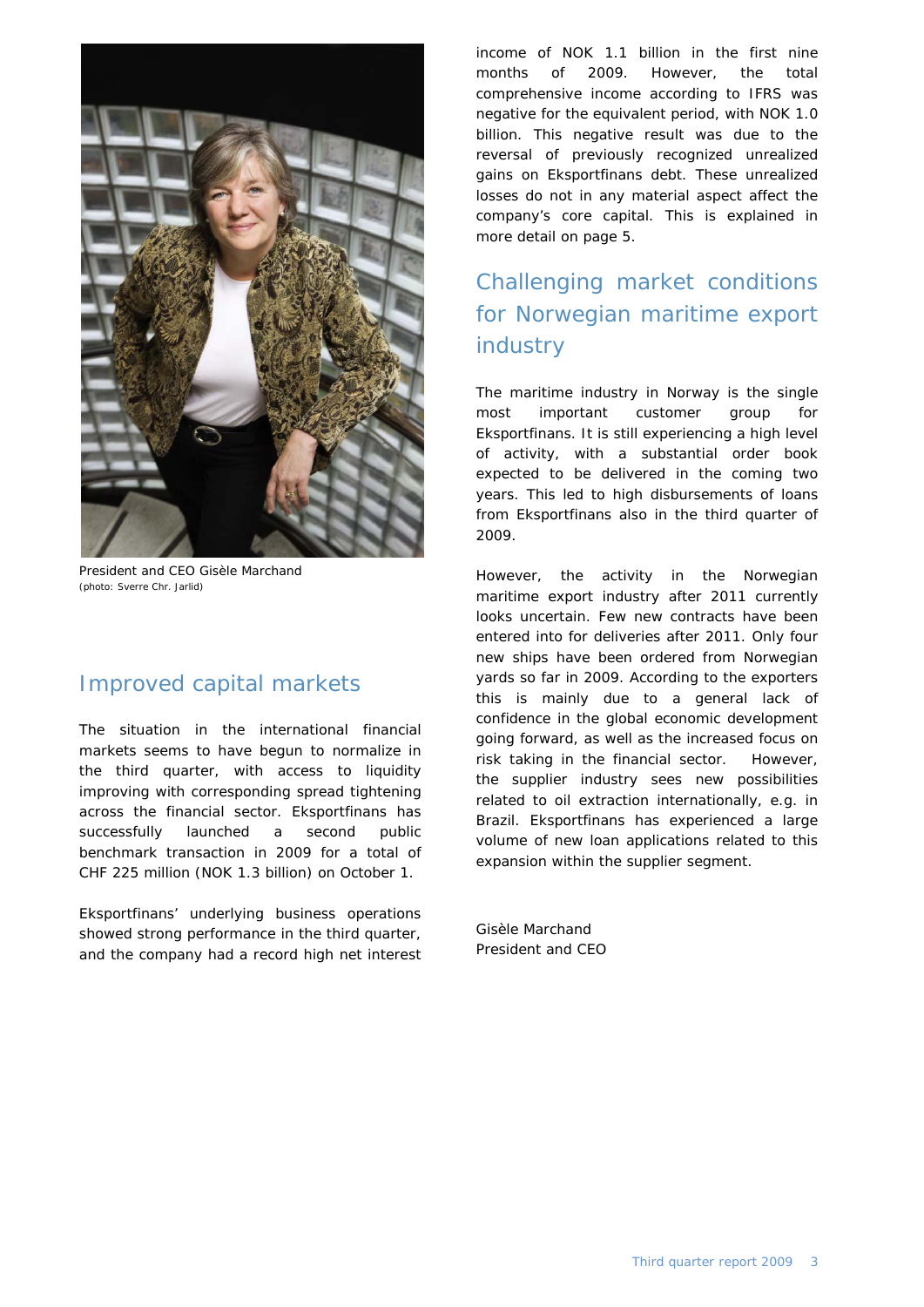# Financial highlights

All figures are for Eksportfinans ASA only, and do not include its former subsidiary, Kommunekreditt Norge AS, which had, prior to its sale, been consolidated in the financial statements of the Eksportfinans Group. The financial ratios for the corresponding period of third quarter 2008 and first nine months of 2008 have not previously been publicly presented, as such figures were presented for the consolidated Eksportfinans Group.

|                                                         | <b>Third Quarter</b> | First nine months |          |         |
|---------------------------------------------------------|----------------------|-------------------|----------|---------|
| (NOK million)                                           | 2009                 | 2008              | 2009     | 2008    |
|                                                         |                      |                   |          |         |
| Net interest income                                     | 413                  | 227               | 1,093    | 490     |
| Profit/(loss) for the period from continuing operations | (1, 453)             | (116)             | (1, 370) | (191)   |
| Total comprehensive income for the period               | (1, 453)             | (116)             | (1,029)  | (127)   |
| Return on equity $1^{\prime}$                           | $(88.5\%)$           | (13.6 %)          | (21.6 %) | (5.9%   |
| $2^{*}$<br>Return on assets                             | 0.69%                | 0.41%             | 0.55%    | 0.28%   |
| Net operating expenses/average assets 3*)               | 0.06%                | 0.06%             | 0.06%    | 0.06%   |
|                                                         |                      |                   |          |         |
| Total assets                                            | 234,334              | 253,634           | 234,334  | 253,634 |
| Loans outstanding 4)                                    | 123,477              | 132,360           | 123,477  | 132,360 |
| New loans disbursed **)                                 | 9,439                | 6,217             | 66,514   | 17,855  |
| New bond debt issued                                    | 10,520               | 20,680            | 43,438   | 69,170  |
| Public sector borrowers/quarantors                      | 24.2 %               | 21.3 %            | 24.2 %   | 21.3 %  |
| Capital adequacy                                        | 13.5%                | 9.6%              | 13.5%    | 9.6%    |
|                                                         |                      |                   |          |         |
| Exchange rate NOK/USD                                   | 5.7775               | 5.8261            | 5.7775   | 5.8261  |
|                                                         |                      |                   |          |         |

\*) Quarterly figures are annualized.

\*\*) Of NOK 66.5 billion in the first nine months of 2009, NOK 45.2 billion is related to funding of Kommunekreditt Norge AS and other municipal-related disbursements after the sale of the subsidiary.

#### **Definitions**

- 1. Return on equity: Total comprehensive income for the period/average equity (average of opening and closing balance) adjusted for proposed not distributed dividends.
- 2. Return on assets: Net interest income including provisions/average assets (average of opening and closing balance).
- 3. Net operating expenses/average assets: Net operating expenses (administrative and operating expenses + depreciation - other income)/average assets (average of opening and closing balance).
- 4. Total loans outstanding: Consists of loans and receivables due from customers and part of loans and receivables due from credit institutions in the balance sheet. Accrued interest and unrealized gains/(losses) are not included, see note 4, 5 and 6 to the accompanying financial statements.
- 5. The ratio of public sector loans (municipalities, counties and Norwegian and foreign central government, including the Norwegian Guarantee Institute for Export Credits (GIEK) as borrowers or guarantors) to total lending.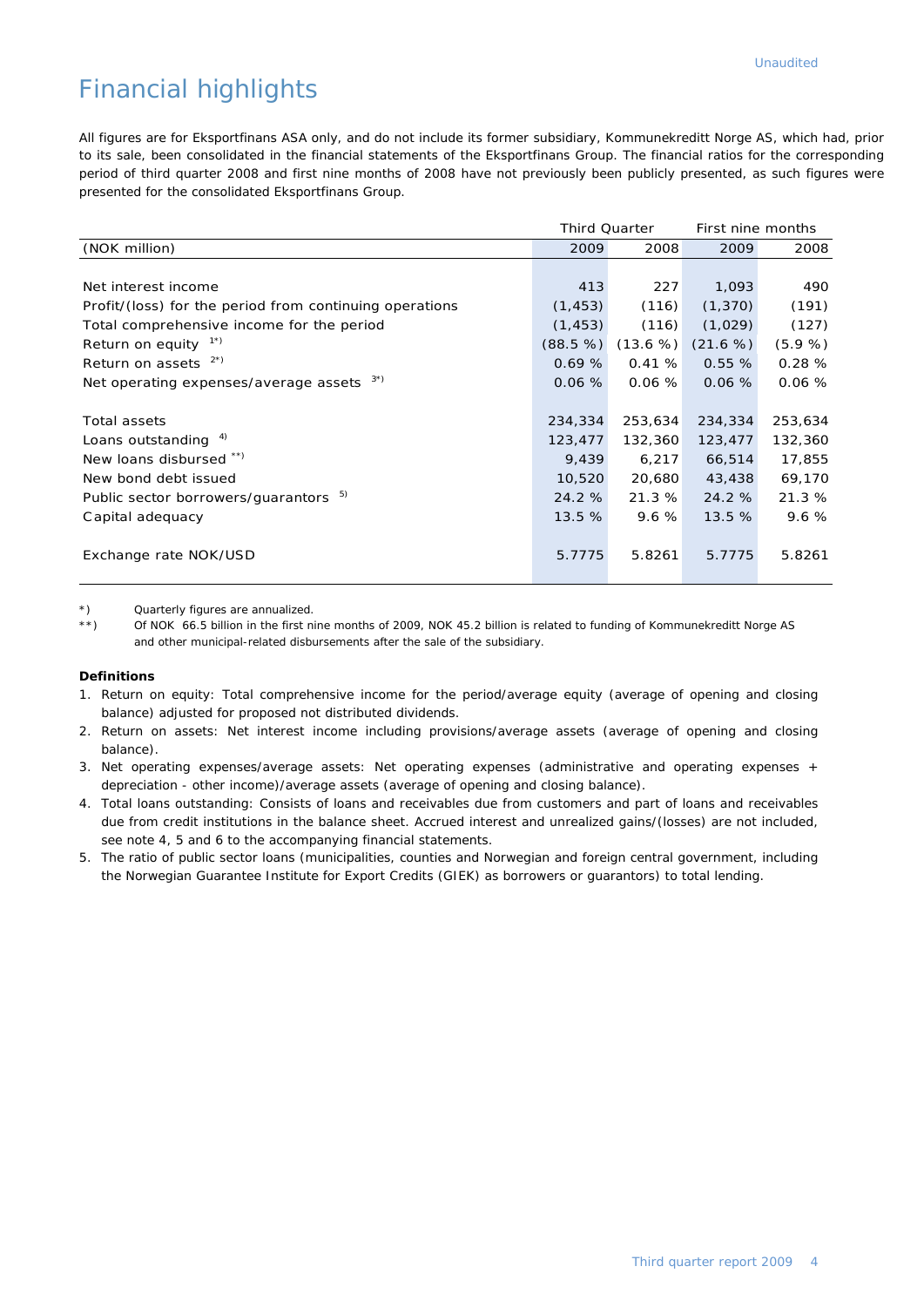# **Highlights**

#### **Third quarter 2009**

The underlying business operations showed a continued good performance in the third quarter of 2009. Net interest income was NOK 413 million in the third quarter of 2009, compared to NOK 227 million the same period in 2008.

Eksportfinans experienced a negative total comprehensive income of NOK 1,453 million in the third quarter of 2009, compared to negative NOK 116 million for the corresponding period of 2008. This was due to the reversal of previously recognized unrealized gains on Eksportfinans' own debt net of derivatives, described in further detail below.

Net profit excluding unrealized gains and losses (as explained under the section "Results") was NOK 280 million in the third quarter of 2009, compared to negative NOK 102 million in the corresponding period of 2008.

#### **First nine months 2009**

Net interest income in the first nine months of 2009 was NOK 1,093 million. This was NOK 603 million higher than in the corresponding period of 2008. The increase was mainly due to a higher volume of export lending and higher interest margins.

The beginning of a return to normality in the international financial markets during the third quarter of 2009 led to international credit spreads declining from very high levels. This in turn, led to a reversal of the net gains in the fair value of Eksportfinans own debt which was booked in 2008. While Eksportfinans booked unrealized gains of NOK 4.9 billion on its own debt, net of derivatives, for the year 2008, the corresponding figure for the first nine months of 2009 is an unrealized loss of NOK 2.9 billion. This unrealized loss does not in any material way affect the core capital of the company. The unrealized gain on Eksportfinans' own debt, net of derivatives, accumulated in the balance sheet, was NOK 2.7 billion as of September 30, 2009. These remaining unrealized gains on own debt will continue to be reversed as unrealized losses in future periods.

Due to this, Eksportfinans experienced a comprehensive income in the first nine months of 2009 of negative NOK 1,029 million, compared to negative NOK 127 million in the

corresponding period of 2008.

Net profit excluding unrealized gains and losses (as explained under the section "Results") was NOK 803 million in the first nine months of 2009, compared to NOK 9 million in the corresponding period of 2008.

The core capital adequacy ratio at September 30, 2009 was 9.8 percent, compared with 7.2 percent at year-end 2008.

In the first nine months of 2009, Eksportfinans issued a public benchmark transaction in CHF for a total of CHF 300 million (NOK 1.7 billion). On October 1, 2009 Eksportfinans issued another public benchmark transaction of CHF 225 million (NOK 1.3 billion). Eksportfinans has experienced considerable demand for its bonds over the first nine months of the year and will continue to be active in both private and public investor markets in the fourth quarter.

Total assets amounted to NOK 234.3 billion at September 30, 2009, compared to NOK 296.5 billion at year-end 2008. This reduction was mainly due to the reduction of the municipality lending portfolio, the reduction on the liquidity portfolio and changes in foreign exchange rates.

As a response to the sale of Eksportfinans' subsidiary Kommunekreditt Norge AS, the international rating agency Standard and Poor's downgraded Eksportfinans' rating from AA+, negative outlook to AA, stable outlook. The stable outlook reflects S&P's opinion of the very high likelihood of extraordinary support from the Norwegian Government if needed, and thus Eksportfinans' strong ties with the Government.

# Export lending

The comparatively strong demand for new export financing continued during the first nine months of 2009. The volume of outstanding export loans was NOK 78.1 billion at September 30, 2009 compared to NOK 80.4 billion at the end of 2008 and NOK 71.0 billion at the end of the first nine months of 2008. New disbursements of export-related loans were NOK 21.3 billion during the first nine months of 2009, compared to NOK 17.9 billion during the same period in 2008.

During the first nine months of 2009, new disbursements under the officially supported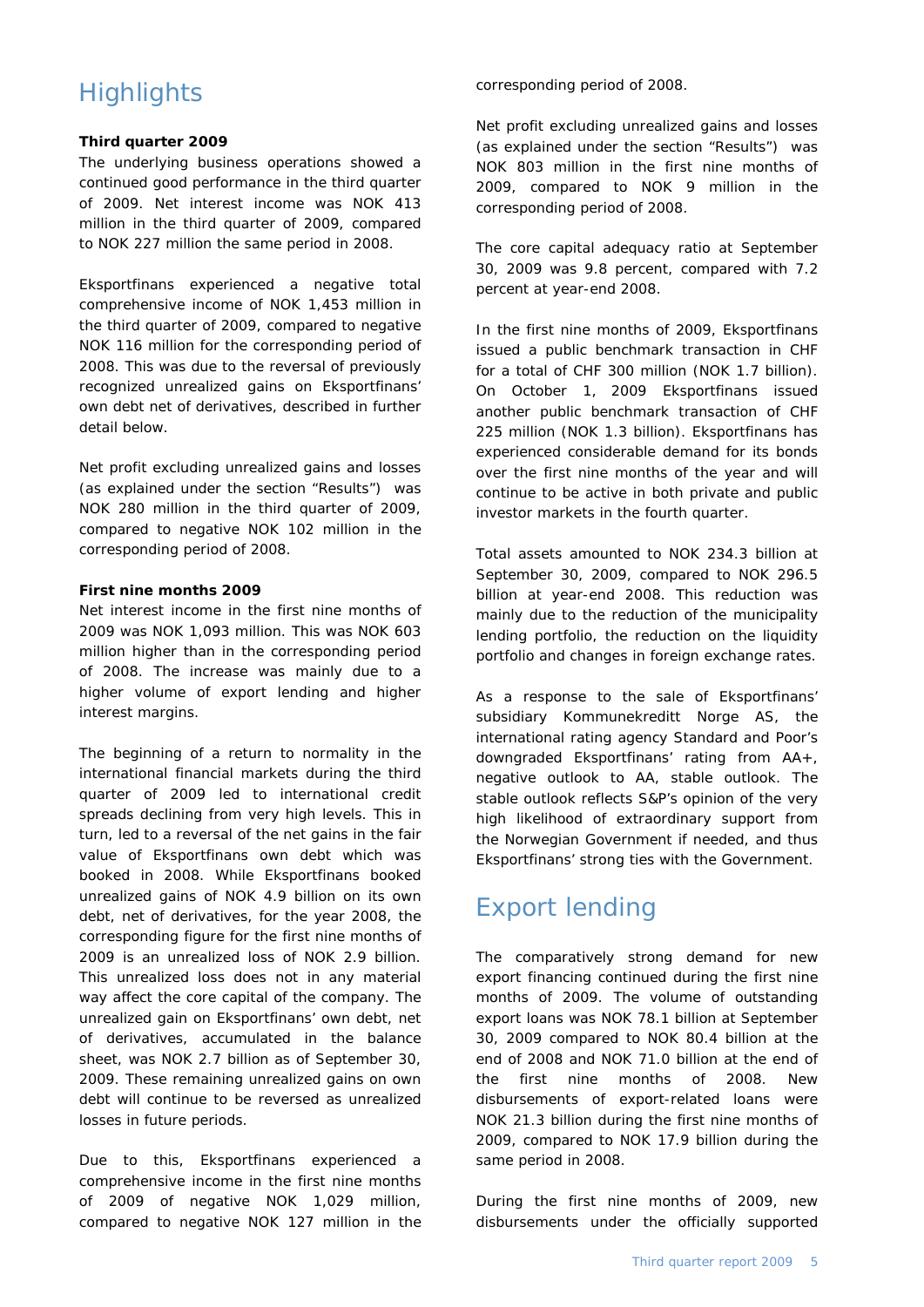export financing scheme was NOK 9.3 billion, compared to NOK 10.9 billion in the same period in 2008. As interest rates have been decreasing during 2009, more borrowers have chosen to draw loans on floating rate commercial terms rather than on fixed rates offered under the officially supported export financing scheme.

 The increase in the volume of new loan disbursements was related to contract financing, such as shipbuilding, ship equipment and offshore oil and gas projects. The maritime industry in Norway has, however, experienced difficult market conditions in 2009, and has received fewer new contracts than in previous years. Nevertheless, Eksportfinans has experienced a high volume of new disbursements so far in 2009 as a result of contracts in the order book from before the economic downturn. The volume of the order book for export-related loans was approximately NOK 30.5 billion at September 30, 2009, compared to NOK 42.0 billion at the same time in 2008.

## Local government lending

On June 24, 2009, Kommunekreditt Norge AS was sold to Kommunal Landspensjonskasse (KLP). At the same time, NOK 11 billion of loans from Kommunekreditt to Norwegian municipalities were transferred to Eksportfinans ASA at market value. Eksportfinans ASA expects to hold this portfolio of municipal loans to maturity.

As part of the sale, Eksportfinans has also provided finance to KLP Kreditt AS (formerly Kommunekreditt Norge AS) through a loan of NOK 34.4 billion. This loan is contractually set to be repaid in eight equal, quarterly amounts, with the last installment in September of 2011. Eksportfinans' total involvement in local government lending totals NOK 45.3 billion at September 30, 2009, compared to NOK 58.9 billion at December 31, 2008.

## Funding

Total new funding in the first nine months of 2009 amounted to NOK 43.4 billion through 888 individual trades, compared with NOK 69.2 billion and 710 trades for the same period in 2008.

In the first nine months of 2009 Eksportfinans issued a public benchmark transaction in Swiss Francs. The issue was a CHF 300 million transaction with a 7.5 year maturity. In October another public benchmark transaction was issued. This was a CHF 225 million transaction with a 9.5 year maturity.

The remainder of the funding in the first nine months came from private placement transactions into Japan, Europe and the USA.

## **Results**

#### **Net interest income**

Net interest income was NOK 1,093 million in the first nine months of 2009. This was NOK 603 million higher than in the equivalent period of 2008. The increase was mainly due to higher margins on lending and liquidity placements.

The return on assets (net interest income, including provisions, divided by average assets) was 0.55 percent in the first nine months of 2009, compared to 0.28 percent in the first nine months of 2008.

#### **Net other operating income**

The situation in the international capital markets continues to cause fluctuations in the fair value measurements of financial instruments. After the implementation of a Portfolio Hedge Agreement with the Company's shareholders from February 29, 2008, the fluctuations in the fair value of bond investments hedged by this agreement have been neutralized. Fluctuations in fair values in the accounts after that date have to a large extent been caused by changes in fair value on Eksportfinans' own debt and on loans. In the first nine months of 2009 alone, unrealized gains on Eksportfinans' own debt increased by NOK 7.1 billion (net of derivatives this amount is an unrealized loss of NOK 2.9 billion). (See note 2 to the accompanying financial statements). Accumulated in the balance sheet, the unrealized gain on Eksportfinans' own debt, net of derivatives, is NOK 2.7 billion as of September 30, 2009. These unrealized gains on own debt will continue to be reversed as unrealized losses in future periods. The capital adequacy will not be affected by this effect in any material way.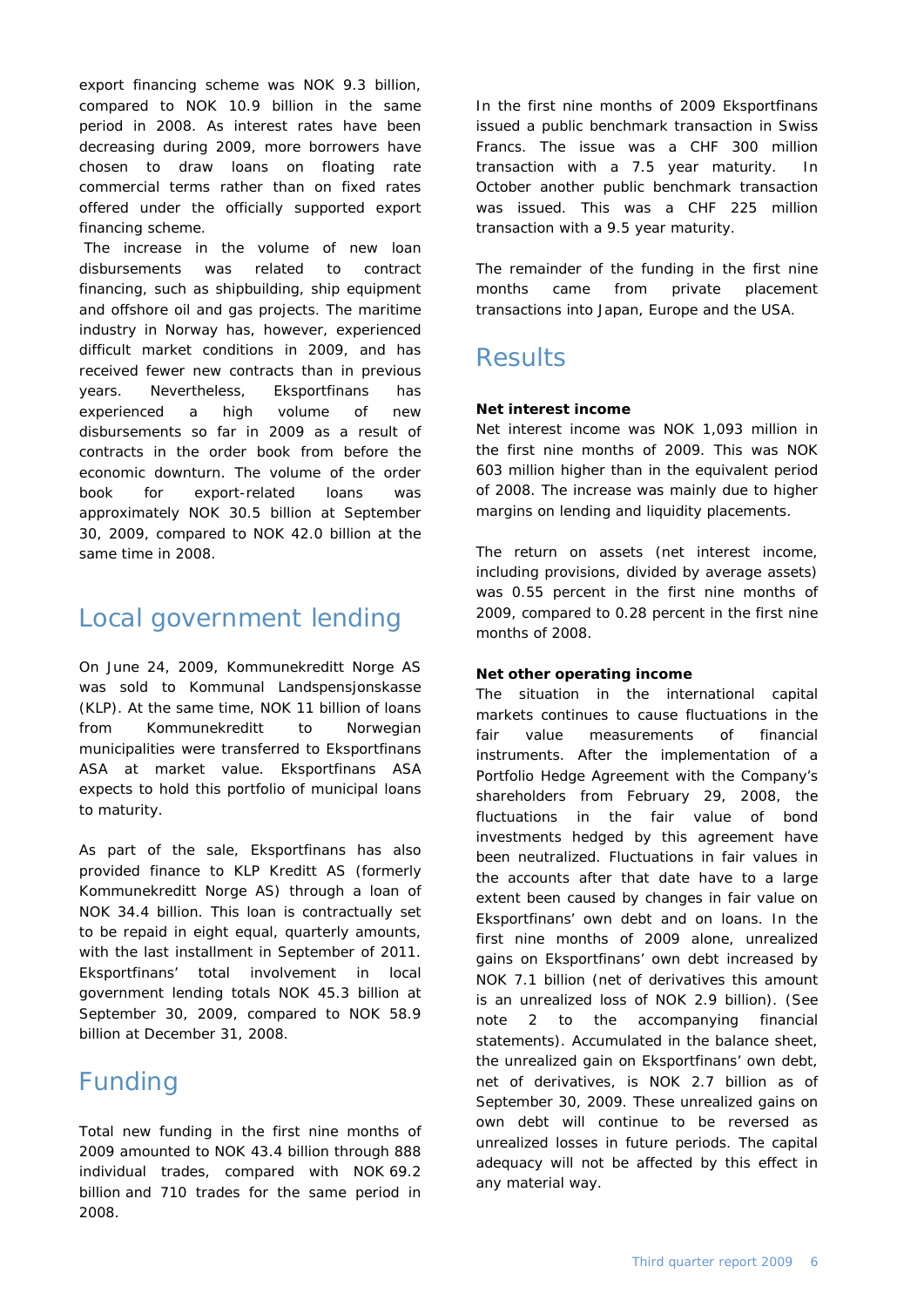In the first nine months of 2009, net other operating income was negative NOK 2,861 million compared to negative NOK 629 million in the corresponding period of 2008. Net other operating income includes the following major items:

In addition to net losses on Eksportfinans' own debt, net other operating income includes an unrealized loss on loans of NOK 13 million, an unrealized gain on bonds under the Portfolio Hedge Agreement of NOK 1.5 billion and an unrealized loss of NOK 1.4 billion on the Portfolio Hedge Agreement itself. See note 2 to the accompanying financial statements for the breakdown of this line item.

Net commissions and expenses related to banking services was NOK 5 million in the first nine months of 2009 compared to NOK 37 million in the corresponding period of 2008. The decrease of NOK 32 million was due to one-off expenses related to the Portfolio Hedge Agreement in 2008.

The differences in net other operating income between the first nine months of 2008 and the first nine months of 2009 are presented in the table below.

|                                                                 |         | First nine months |          |  |  |
|-----------------------------------------------------------------|---------|-------------------|----------|--|--|
| (NOK millions)                                                  | 2009    | 2008              | Change   |  |  |
| Commissions and<br>income related to<br>banking services        | 1       | 2                 | (1)      |  |  |
| Commissions and<br>expenses related to<br>banking services      | 6       | 39                | (33)     |  |  |
| Net gains/(losses)<br>on financial<br>instruments at fair value | (2,867) | (606)             | (2, 261) |  |  |
| Other income                                                    | 11      | 14                | (3)      |  |  |
| Net other<br>operating income                                   | (2,861) | (629)             | (2, 232) |  |  |

#### **Total operating expenses**

Total operating expenses amounted to NOK 135 million in the first nine months of 2009, an increase of NOK 9 million from the equivalent period of 2008. The increase was mainly due to increased pension costs, IT-related expenses, consultancy expenses and inflationary effects.

The key ratio Net operating expenses in relation to average assets was 0.06 percent in the first nine months of 2009, unchanged compared to the first nine months of 2008.

#### **Profit/(loss) for the period**

Total comprehensive income in the first nine months of 2009 was negative NOK 1,029 million, compared to negative NOK 127 million in the corresponding period of 2008. This was mainly due to the increase in the mark-tomarket value of Eksportfinans own debt, net of derivatives.

Net gain from sale of Kommunekreditt was NOK 341 million. The sale was carried through based on carrying values of the subsidiary's net assets as of March 31, 2009. These are the values that previously have been periodically consolidated into the Group's financial statements. In the Eksportfinans parent company financial statements, however, the shares in Kommunekreditt have been accounted for at cost. The sale of the shares thus requires the recording of a gain to reflect the difference. See note 15 to the accompanying financial statements for a discussion of the effect of the sale of Kommunekreditt on profit.

Return on equity was negative 21.6 percent for the first nine months of 2009, compared to negative 5.9 percent for the equivalent period of 2008.

Loss from continuing operations was NOK 1,370 million in the first nine months of 2009, compared to a loss of NOK 191 million for the first nine months of 2008.

The non-IFRS measure of profit from continuing operations excluding unrealized gains and losses on financial instruments, and the corresponding return on equity, is shown in the table below. These calculations may be of interest to investors because they assess the performance of the underlying business operations without the volatility caused by fair value fluctuations.

Profit from continuing operations excluding unrealized gains and losses amounted to NOK 803 million for the first nine months of 2009. This was an increase of NOK 794 million from the corresponding period of 2008.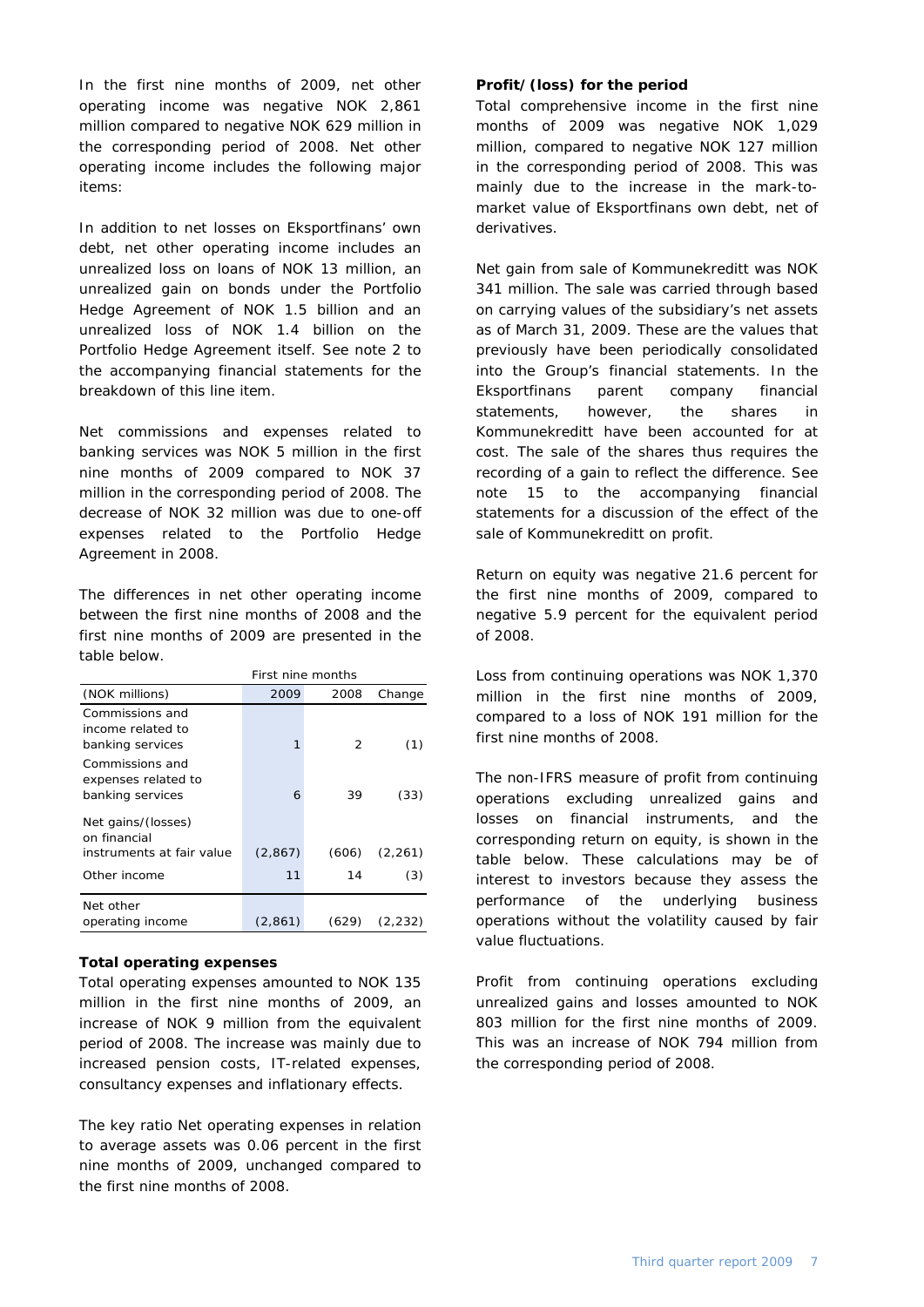|                                                                                                                                                                            |                | Third quarter |         | First nine months |
|----------------------------------------------------------------------------------------------------------------------------------------------------------------------------|----------------|---------------|---------|-------------------|
| (NOK million)                                                                                                                                                              | 2009           | 2008          | 2009    | 2008              |
| Comprehensive<br>income for the period<br>in accordance with IFRS                                                                                                          | (1, 453)       | (116)         | (1,029) | (127)             |
| Loss/(profit) for<br>the period from<br>discontinued operations                                                                                                            | $\overline{0}$ | 0             | (341)   | (64)              |
| Net unrealized<br>losses/(gains)                                                                                                                                           | 2,411          | 335           | 2,926   | 594               |
| Unrealized<br>gains/(losses)<br>related to the<br>Icelandic bank exposure<br>included above <sup>1)</sup>                                                                  | (4)            | (316)         | 92      | (316)             |
| Tax-effect <sup>2)</sup>                                                                                                                                                   | (674)          | (5)           | (845)   | (78)              |
| Non-IFRS profit<br>for the period from<br>continuing operations<br>excluding unrealized<br>gains/(losses) on<br>financial instruments<br>at fair value                     | 280            | (102)         | 803     | 9                 |
| Return on equity<br>based on profit<br>for the period from<br>continuing operations<br>excluding unrealized<br>gains/(losses) on<br>financial instruments<br>at fair value | 23.6 %         | $-10.3%$      | 23.5 %  | 0.4%              |

1) Reversal of previously recognized loss (at exchange rates applicable at September 30, 2009)

2) 28 percent of the unrealized items above

## Balance sheet

Total assets amounted to NOK 234.3 billion at September 30, 2009, compared to NOK 296.5 billion at December 31, 2008, and NOK 253.6 billion at September 30, 2008. The decrease in total assets in the first nine months of 2009 compared to year-end 2008 was mainly caused

by the lower involvement in municipal lending, and the reduction of the liquidity portfolio, combined with foreign exchange rate effects.

The portfolio of bonds covered by the Portfolio Hedge Agreement with the shareholders amounted to NOK 56.0 billion at September 30, 2009, compared to NOK 66.4 billion at September 30, 2008. The total amount of securities invested in commercial paper and bonds amounted to NOK 79.4 billion at September 30, 2009. The corresponding volume at September 30, 2008 was NOK 84.1 billion.

Debts incurred by issuing commercial paper and bonds came to NOK 200.1 billion at September 30, 2009. The corresponding figure at year-end 2008 was NOK 259.0 billion and NOK 232.3 billion at September 30, 2008.

The capital adequacy ratio was 13.5 percent at September 30, 2009, compared to 10.7 percent at the end of 2008, and 9.6 at September 30, 2008. The core capital adequacy ratio was 9.8 percent at September 30, 2009, compared to 7.2 percent at year-end 2008, and 6.4 percent at September 30, 2008. The increase was mainly due to increased core capital as a consequence of strong core results in the first nine months of 2009. In addition, reduced riskweighted assets caused by the lower involvement in municipal lending and foreign exchange rate effects influenced the capital adequacy.

Oslo, November 5, 2009 EKSPORTFINANS ASA The Board of Directors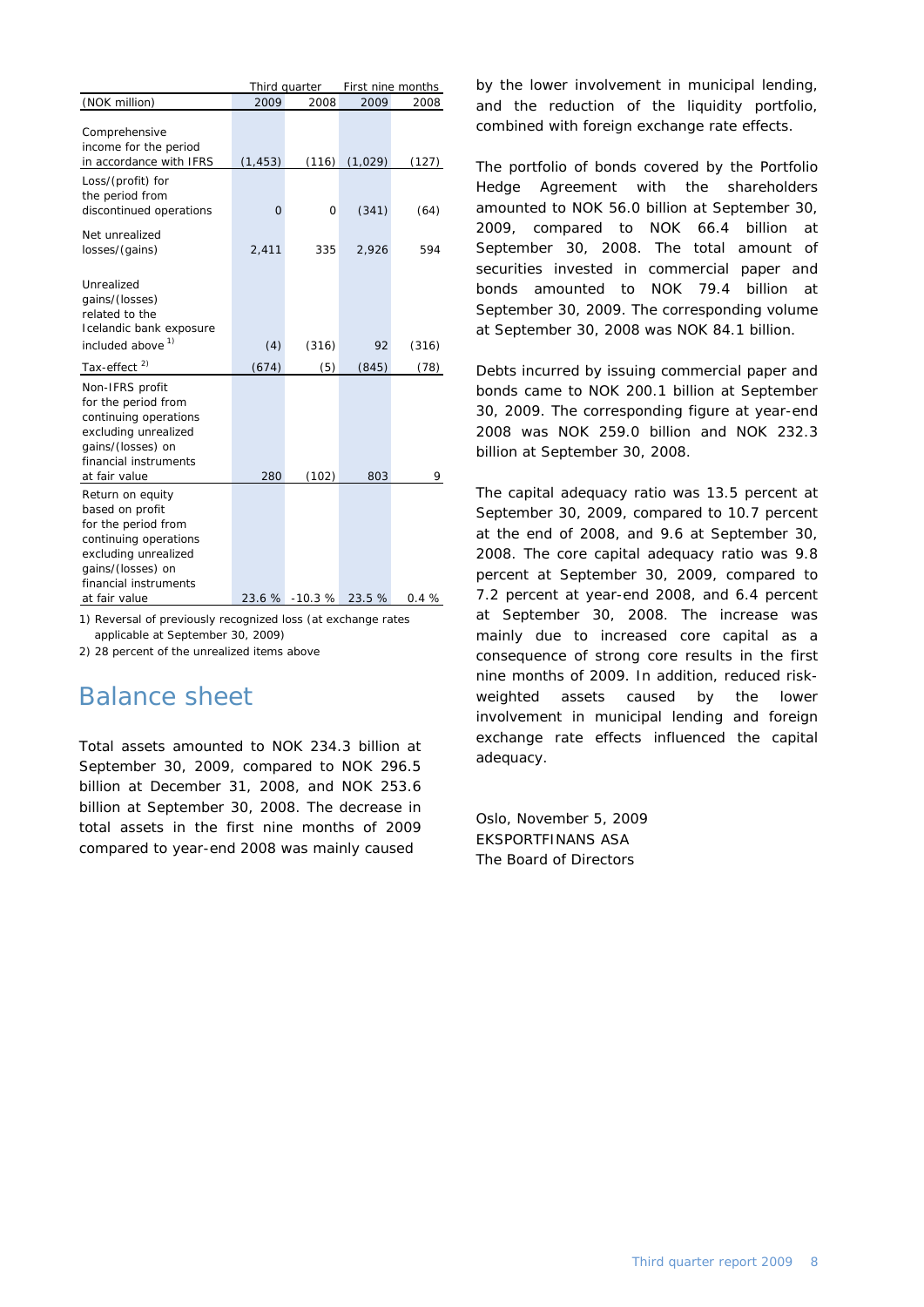# Statement of comprehensive income (Eksportfinans ASA)

| (NOK million)<br>2009<br>2008<br>2009<br>2008<br><b>Note</b><br>Interest and related income<br>1,562<br>3,036<br>5,803<br>8,605<br>Interest and related expenses<br>1,149<br>2,809<br>4,710<br>8,115<br>413<br>227<br>1,093<br>490<br>Net interest income<br>Commissions and income<br>related to banking services<br>$\mathbf 0$<br>1<br>1<br>2<br>Commissions and expenses<br>$\overline{2}$<br>related to banking services<br>2<br>39<br>6<br>Net gains/(losses) on<br>financial instruments at fair value<br>(2, 395)<br>(353)<br>(606)<br>(2,867)<br>2<br>3<br>5<br>11<br>14<br>Other income<br>(2, 394)<br>(2, 861)<br>Net other operating income<br>(349)<br>(629)<br><b>Total net income</b><br>(1,981)<br>(1, 768)<br>(122)<br>(139)<br>32<br>30<br>110<br>104<br>Salaries and other administrative expenses<br>5<br>5<br>14<br>Depreciation<br>14<br>$\overline{2}$<br>2<br>11<br>8<br>Other expenses<br>37<br>39<br>135<br>126<br><b>Total operating expenses</b><br>$\overline{O}$<br>$\mathbf{O}$<br>$\mathsf{O}$<br>Impairment charges on loans at amortized cost<br>(2,018)<br>(161)<br>(1,903)<br>(265)<br>Pre-tax operating profit/(loss)<br>(565)<br>(45)<br>(533)<br>(74)<br>Taxes<br>Profit/(loss) for the period<br>from continuing operations<br>(1, 453)<br>(116)<br>(1, 370)<br>(191)<br>Income on investments<br>$\mathbf{O}$<br>64<br>in group companies, net of tax<br>$\mathbf 0$<br>$\Omega$<br>Net gain from sale of group companies<br>$\overline{O}$<br>15<br>0<br>341<br>0<br>Profit/(loss) for the period<br>from discontinued operations<br>$\mathbf 0$<br>O<br>341<br>64<br>$\overline{O}$<br>$\mathbf 0$<br>$\overline{O}$<br>$\mathbf{O}$<br>Other comprehensive income<br>Total comprehensive income<br>(1, 453)<br>(116)<br>(1,029)<br>(127)<br>15 | <b>Third Quarter</b><br>First nine months |  |  |  |
|--------------------------------------------------------------------------------------------------------------------------------------------------------------------------------------------------------------------------------------------------------------------------------------------------------------------------------------------------------------------------------------------------------------------------------------------------------------------------------------------------------------------------------------------------------------------------------------------------------------------------------------------------------------------------------------------------------------------------------------------------------------------------------------------------------------------------------------------------------------------------------------------------------------------------------------------------------------------------------------------------------------------------------------------------------------------------------------------------------------------------------------------------------------------------------------------------------------------------------------------------------------------------------------------------------------------------------------------------------------------------------------------------------------------------------------------------------------------------------------------------------------------------------------------------------------------------------------------------------------------------------------------------------------------------------------------------------------------------------------------------------------------------------------------|-------------------------------------------|--|--|--|
|                                                                                                                                                                                                                                                                                                                                                                                                                                                                                                                                                                                                                                                                                                                                                                                                                                                                                                                                                                                                                                                                                                                                                                                                                                                                                                                                                                                                                                                                                                                                                                                                                                                                                                                                                                                            |                                           |  |  |  |
|                                                                                                                                                                                                                                                                                                                                                                                                                                                                                                                                                                                                                                                                                                                                                                                                                                                                                                                                                                                                                                                                                                                                                                                                                                                                                                                                                                                                                                                                                                                                                                                                                                                                                                                                                                                            |                                           |  |  |  |
|                                                                                                                                                                                                                                                                                                                                                                                                                                                                                                                                                                                                                                                                                                                                                                                                                                                                                                                                                                                                                                                                                                                                                                                                                                                                                                                                                                                                                                                                                                                                                                                                                                                                                                                                                                                            |                                           |  |  |  |
|                                                                                                                                                                                                                                                                                                                                                                                                                                                                                                                                                                                                                                                                                                                                                                                                                                                                                                                                                                                                                                                                                                                                                                                                                                                                                                                                                                                                                                                                                                                                                                                                                                                                                                                                                                                            |                                           |  |  |  |
|                                                                                                                                                                                                                                                                                                                                                                                                                                                                                                                                                                                                                                                                                                                                                                                                                                                                                                                                                                                                                                                                                                                                                                                                                                                                                                                                                                                                                                                                                                                                                                                                                                                                                                                                                                                            |                                           |  |  |  |
|                                                                                                                                                                                                                                                                                                                                                                                                                                                                                                                                                                                                                                                                                                                                                                                                                                                                                                                                                                                                                                                                                                                                                                                                                                                                                                                                                                                                                                                                                                                                                                                                                                                                                                                                                                                            |                                           |  |  |  |
|                                                                                                                                                                                                                                                                                                                                                                                                                                                                                                                                                                                                                                                                                                                                                                                                                                                                                                                                                                                                                                                                                                                                                                                                                                                                                                                                                                                                                                                                                                                                                                                                                                                                                                                                                                                            |                                           |  |  |  |
|                                                                                                                                                                                                                                                                                                                                                                                                                                                                                                                                                                                                                                                                                                                                                                                                                                                                                                                                                                                                                                                                                                                                                                                                                                                                                                                                                                                                                                                                                                                                                                                                                                                                                                                                                                                            |                                           |  |  |  |
|                                                                                                                                                                                                                                                                                                                                                                                                                                                                                                                                                                                                                                                                                                                                                                                                                                                                                                                                                                                                                                                                                                                                                                                                                                                                                                                                                                                                                                                                                                                                                                                                                                                                                                                                                                                            |                                           |  |  |  |
|                                                                                                                                                                                                                                                                                                                                                                                                                                                                                                                                                                                                                                                                                                                                                                                                                                                                                                                                                                                                                                                                                                                                                                                                                                                                                                                                                                                                                                                                                                                                                                                                                                                                                                                                                                                            |                                           |  |  |  |
|                                                                                                                                                                                                                                                                                                                                                                                                                                                                                                                                                                                                                                                                                                                                                                                                                                                                                                                                                                                                                                                                                                                                                                                                                                                                                                                                                                                                                                                                                                                                                                                                                                                                                                                                                                                            |                                           |  |  |  |
|                                                                                                                                                                                                                                                                                                                                                                                                                                                                                                                                                                                                                                                                                                                                                                                                                                                                                                                                                                                                                                                                                                                                                                                                                                                                                                                                                                                                                                                                                                                                                                                                                                                                                                                                                                                            |                                           |  |  |  |
|                                                                                                                                                                                                                                                                                                                                                                                                                                                                                                                                                                                                                                                                                                                                                                                                                                                                                                                                                                                                                                                                                                                                                                                                                                                                                                                                                                                                                                                                                                                                                                                                                                                                                                                                                                                            |                                           |  |  |  |
|                                                                                                                                                                                                                                                                                                                                                                                                                                                                                                                                                                                                                                                                                                                                                                                                                                                                                                                                                                                                                                                                                                                                                                                                                                                                                                                                                                                                                                                                                                                                                                                                                                                                                                                                                                                            |                                           |  |  |  |
|                                                                                                                                                                                                                                                                                                                                                                                                                                                                                                                                                                                                                                                                                                                                                                                                                                                                                                                                                                                                                                                                                                                                                                                                                                                                                                                                                                                                                                                                                                                                                                                                                                                                                                                                                                                            |                                           |  |  |  |
|                                                                                                                                                                                                                                                                                                                                                                                                                                                                                                                                                                                                                                                                                                                                                                                                                                                                                                                                                                                                                                                                                                                                                                                                                                                                                                                                                                                                                                                                                                                                                                                                                                                                                                                                                                                            |                                           |  |  |  |
|                                                                                                                                                                                                                                                                                                                                                                                                                                                                                                                                                                                                                                                                                                                                                                                                                                                                                                                                                                                                                                                                                                                                                                                                                                                                                                                                                                                                                                                                                                                                                                                                                                                                                                                                                                                            |                                           |  |  |  |
|                                                                                                                                                                                                                                                                                                                                                                                                                                                                                                                                                                                                                                                                                                                                                                                                                                                                                                                                                                                                                                                                                                                                                                                                                                                                                                                                                                                                                                                                                                                                                                                                                                                                                                                                                                                            |                                           |  |  |  |
|                                                                                                                                                                                                                                                                                                                                                                                                                                                                                                                                                                                                                                                                                                                                                                                                                                                                                                                                                                                                                                                                                                                                                                                                                                                                                                                                                                                                                                                                                                                                                                                                                                                                                                                                                                                            |                                           |  |  |  |
|                                                                                                                                                                                                                                                                                                                                                                                                                                                                                                                                                                                                                                                                                                                                                                                                                                                                                                                                                                                                                                                                                                                                                                                                                                                                                                                                                                                                                                                                                                                                                                                                                                                                                                                                                                                            |                                           |  |  |  |
|                                                                                                                                                                                                                                                                                                                                                                                                                                                                                                                                                                                                                                                                                                                                                                                                                                                                                                                                                                                                                                                                                                                                                                                                                                                                                                                                                                                                                                                                                                                                                                                                                                                                                                                                                                                            |                                           |  |  |  |
|                                                                                                                                                                                                                                                                                                                                                                                                                                                                                                                                                                                                                                                                                                                                                                                                                                                                                                                                                                                                                                                                                                                                                                                                                                                                                                                                                                                                                                                                                                                                                                                                                                                                                                                                                                                            |                                           |  |  |  |
|                                                                                                                                                                                                                                                                                                                                                                                                                                                                                                                                                                                                                                                                                                                                                                                                                                                                                                                                                                                                                                                                                                                                                                                                                                                                                                                                                                                                                                                                                                                                                                                                                                                                                                                                                                                            |                                           |  |  |  |
|                                                                                                                                                                                                                                                                                                                                                                                                                                                                                                                                                                                                                                                                                                                                                                                                                                                                                                                                                                                                                                                                                                                                                                                                                                                                                                                                                                                                                                                                                                                                                                                                                                                                                                                                                                                            |                                           |  |  |  |
|                                                                                                                                                                                                                                                                                                                                                                                                                                                                                                                                                                                                                                                                                                                                                                                                                                                                                                                                                                                                                                                                                                                                                                                                                                                                                                                                                                                                                                                                                                                                                                                                                                                                                                                                                                                            |                                           |  |  |  |
|                                                                                                                                                                                                                                                                                                                                                                                                                                                                                                                                                                                                                                                                                                                                                                                                                                                                                                                                                                                                                                                                                                                                                                                                                                                                                                                                                                                                                                                                                                                                                                                                                                                                                                                                                                                            |                                           |  |  |  |
|                                                                                                                                                                                                                                                                                                                                                                                                                                                                                                                                                                                                                                                                                                                                                                                                                                                                                                                                                                                                                                                                                                                                                                                                                                                                                                                                                                                                                                                                                                                                                                                                                                                                                                                                                                                            |                                           |  |  |  |
|                                                                                                                                                                                                                                                                                                                                                                                                                                                                                                                                                                                                                                                                                                                                                                                                                                                                                                                                                                                                                                                                                                                                                                                                                                                                                                                                                                                                                                                                                                                                                                                                                                                                                                                                                                                            |                                           |  |  |  |
|                                                                                                                                                                                                                                                                                                                                                                                                                                                                                                                                                                                                                                                                                                                                                                                                                                                                                                                                                                                                                                                                                                                                                                                                                                                                                                                                                                                                                                                                                                                                                                                                                                                                                                                                                                                            |                                           |  |  |  |
|                                                                                                                                                                                                                                                                                                                                                                                                                                                                                                                                                                                                                                                                                                                                                                                                                                                                                                                                                                                                                                                                                                                                                                                                                                                                                                                                                                                                                                                                                                                                                                                                                                                                                                                                                                                            |                                           |  |  |  |
|                                                                                                                                                                                                                                                                                                                                                                                                                                                                                                                                                                                                                                                                                                                                                                                                                                                                                                                                                                                                                                                                                                                                                                                                                                                                                                                                                                                                                                                                                                                                                                                                                                                                                                                                                                                            |                                           |  |  |  |
|                                                                                                                                                                                                                                                                                                                                                                                                                                                                                                                                                                                                                                                                                                                                                                                                                                                                                                                                                                                                                                                                                                                                                                                                                                                                                                                                                                                                                                                                                                                                                                                                                                                                                                                                                                                            |                                           |  |  |  |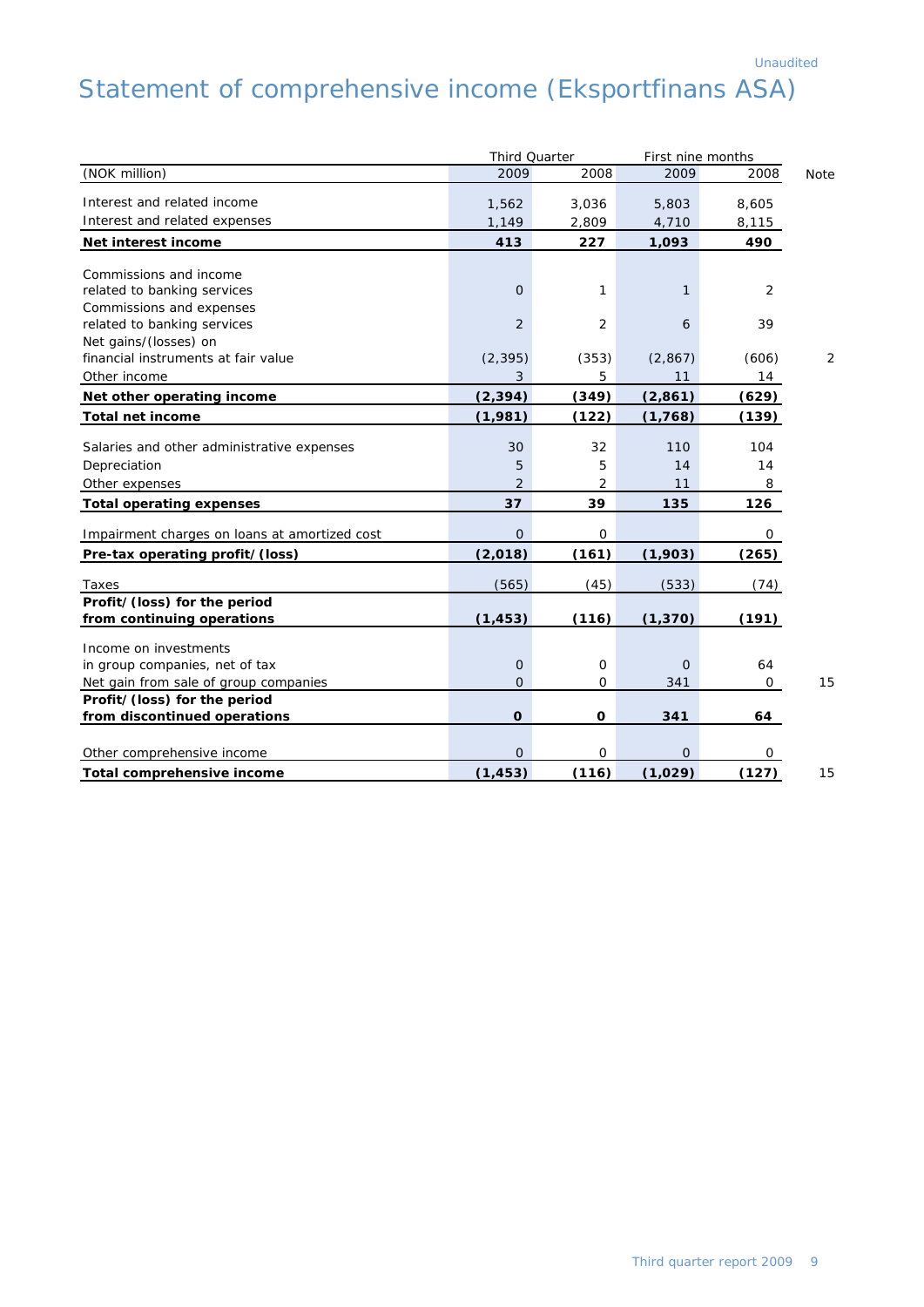# Balance sheet (Eksportfinans ASA)

| (NOK million)                                      | 30.09.09 | 31.12.08 | 30.09.08 | Note    |
|----------------------------------------------------|----------|----------|----------|---------|
| Loans and receivables due from credit institutions | 68,035   | 90.044   | 95,101   | 4, 6, 7 |
| Loans and receivables due from customers           | 63,866   | 57,993   | 49,974   | 5, 6, 7 |
| <b>Securities</b>                                  | 79,396   | 108,137  | 84,070   | 8       |
| <b>Financial derivatives</b>                       | 13,673   | 27,294   | 18,741   |         |
| Non-current assets held for sale                   | 0        | 518      | 518      | 15      |
| Deferred tax asset                                 | $\Omega$ | O        | 282      |         |
| Intangible assets                                  | 25       | 27       | 26       |         |
| Fixed assets and investment property               | 209      | 216      | 216      | 9       |
| Other assets                                       | 9,130    | 12,285   | 4,706    | 10      |
| <b>Total assets</b>                                | 234,334  | 296,514  | 253,634  |         |
|                                                    |          |          |          |         |
| Deposits by credit institutions                    | 35       | 326      | 40       |         |
| Borrowings through the issue of securities         | 200,050  | 259,041  | 232,320  | 11      |
| <b>Financial derivatives</b>                       | 22,057   | 18,372   | 12,695   |         |
| Taxes payable                                      | 341      | 232      | 97       |         |
| Deferred tax liabilities                           | 193      | 928      | O        |         |
| Other liabilities                                  | 3,806    | 8,312    | 3,070    | 12      |
| Accrued expenses and provisions                    | 90       | 79       | 69       |         |
| Subordinated debt                                  | 1,530    | 1,909    | 1,480    |         |
| Capital contribution securities                    | 391      | 445      | 497      |         |
| <b>Total liabilities</b>                           | 228,493  | 289,644  | 250,268  |         |
|                                                    |          |          |          |         |
| Share capital                                      | 2,771    | 2.771    | 2,771    |         |
| Share premium reserve                              | 177      | 177      | 177      |         |
| Reserve for unrealized gains                       | 3,104    | 3,104    | 137      |         |
| Other equity                                       | 818      | 818      | 408      |         |
| Comprehensive income for the period                | (1,029)  | 0        | (127)    |         |
| Total shareholders' equity                         | 5,841    | 6,870    | 3,366    | 15      |
| Total liabilities and shareholders' equity         | 234,334  | 296,514  | 253,634  |         |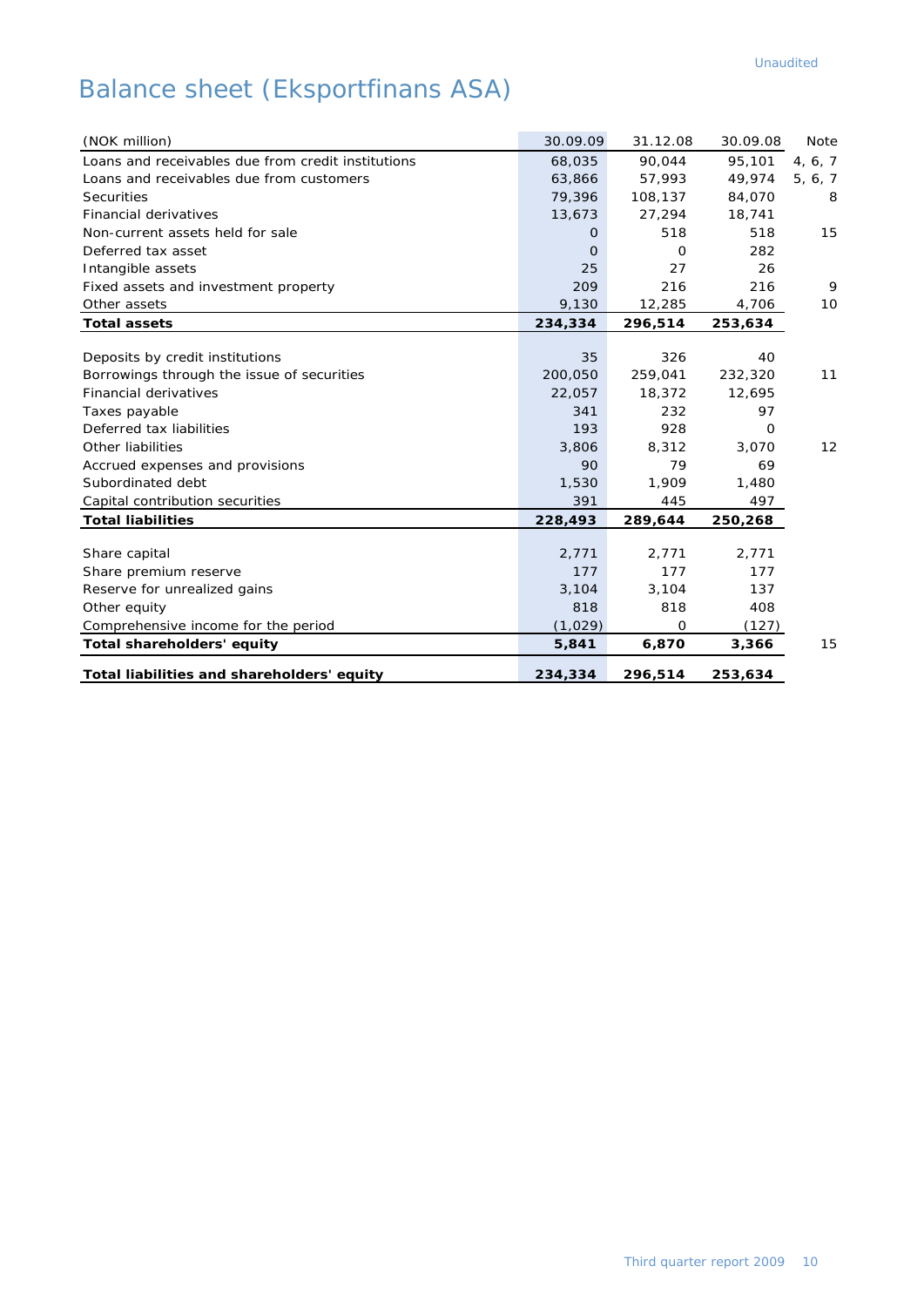# Statement of changes in equity (Eksportfinans ASA)

| (NOK million)                                        | Share<br>capital <sup>1)</sup> | Share<br>premium<br>reserve <sup>1)</sup> | Reserve<br>unrealized<br>gains $1, 2$ | Other<br>equity $^{2)}$ | Total<br>equity | Note |
|------------------------------------------------------|--------------------------------|-------------------------------------------|---------------------------------------|-------------------------|-----------------|------|
| Equity as at January 1, 2008                         | 1,594                          | 162                                       | 137                                   | 408                     | 2,301           |      |
| Issuance of new share capital<br>Total comprehensive | 1,177                          | 15                                        | $\mathbf 0$                           | $\circ$                 | 1,192           |      |
| income for the period                                | O                              | $\Omega$                                  | $\Omega$                              | (127)                   | (127)           |      |
| Equity as September 30, 2008                         | 2,771                          | 177                                       | 137                                   | 281                     | 3,366           |      |
| Equity as at January 1, 2009                         | 2.771                          | 177                                       | 3,104                                 | 818                     | 6,870           |      |
| Total comprehensive<br>income for the period         | $\Omega$                       | ∩                                         | Ω                                     | (1.029)                 | (1,029)         |      |
| Equity as at September 30, 2009                      | 2,771                          | 177                                       | 3,104                                 | (211)                   | 5,841           | 15   |

1) Restricted equity.

2) Division of comprehensive income, between the reserve for unrealized gains and other equity, is re-calculated at year-end.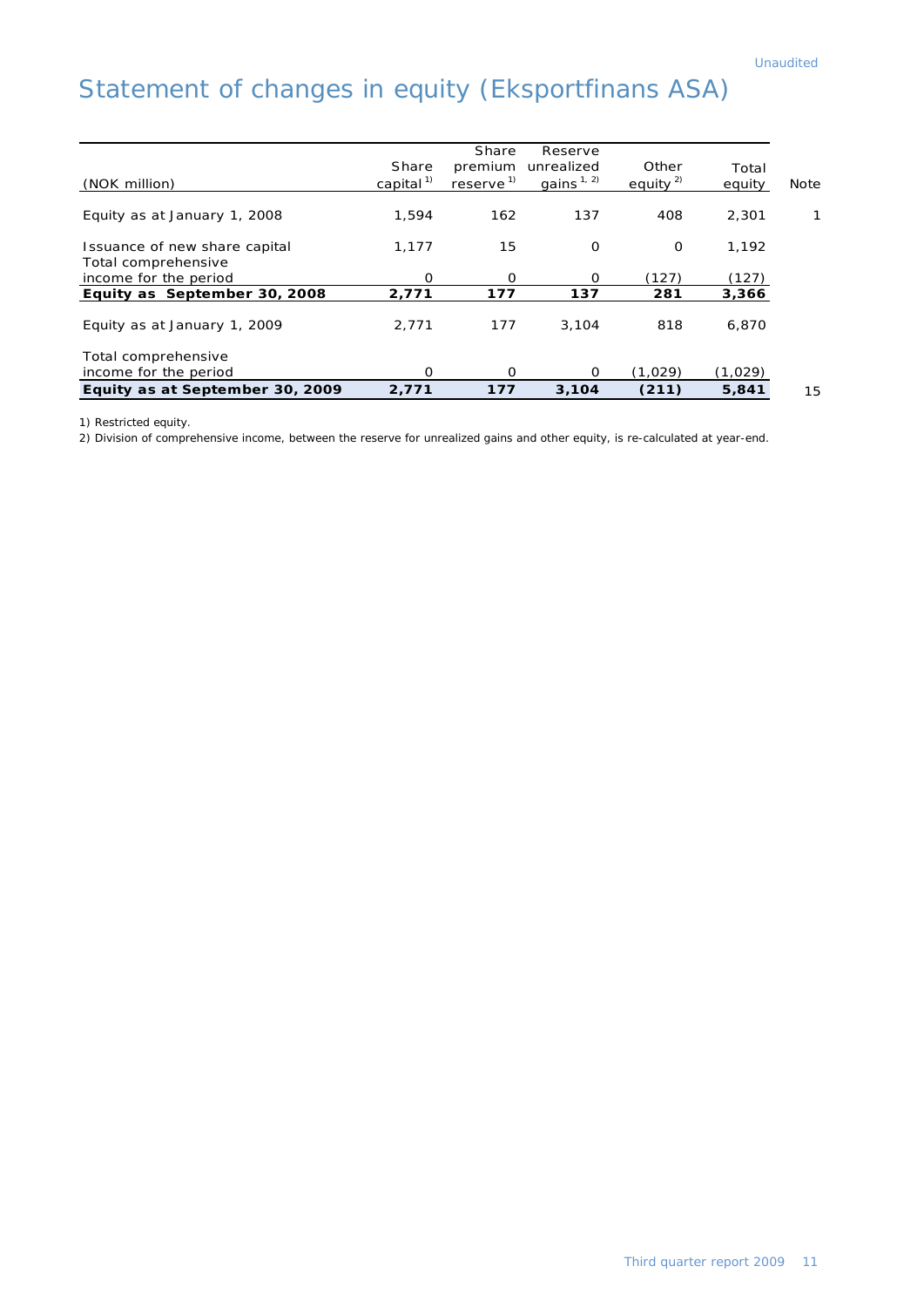# Cash flow statement (Eksportfinans ASA)

|                                                                                                                    | First nine months |           |
|--------------------------------------------------------------------------------------------------------------------|-------------------|-----------|
| (NOK million)                                                                                                      | 2009              | 2008      |
| Pre-tax operating profit/(loss)<br>from continuing operations                                                      | (1,903)           | (265)     |
| Provided by operating activities:                                                                                  |                   |           |
| Accrual of contribution from the Norwegian government                                                              | (271)             | (200)     |
| Unrealized losses (reversal of unrealized losses)<br>on financial instruments at fair value through profit or loss | 2,708             | 606       |
| Depreciation                                                                                                       | 14                | 14        |
| Disbursement of loans                                                                                              | (66, 514)         | (17, 855) |
| Principal collected on loans                                                                                       | 75,319            | 11,060    |
| Purchase of financial investments (trading)                                                                        | (33, 709)         | (20, 412) |
| Proceeds from sale or redemption of financial investments (trading)                                                | 41,672            | 6,369     |
| Contribution paid by the Norwegian government                                                                      | 152               | 38        |
| Taxes paid                                                                                                         | (94)              | (79)      |
| Changes in:                                                                                                        |                   |           |
| Accrued interest receivable                                                                                        | 120               | (348)     |
| Other receivables                                                                                                  | 1,326             | (1,968)   |
| Accrued expenses and other liabilities                                                                             | (3, 355)          | 2,978     |
| Net cash flow from operating activities                                                                            | 15,465            | (20, 062) |
| Purchase of financial investments                                                                                  | (10, 409)         | (23, 234) |
| Proceeds from sale or redemption of financial investments                                                          | 4,876             | 31,952    |
| Purchases of fixed assets                                                                                          | (5)               | (9)       |
| Net proceeds from sales of fixed assets                                                                            | $\overline{O}$    | 1         |
| Net cash flow from investing activities                                                                            | (5,538)           | 8,710     |
| Change in debt to credit institutions                                                                              | (234)             | (307)     |
| Proceeds from issuance of commercial paper debt                                                                    | 194,284           | 92,514    |
| Repayments of commercial paper debt                                                                                | (184, 320)        | (90, 828) |
| Proceeds from issuance of bond debt                                                                                | 43,438            | 69,170    |
| Principal payments on bond debt                                                                                    | (64, 768)         | (52, 415) |
| Issuance of new share capital                                                                                      | $\overline{O}$    | 1,178     |
| Net cash flow from financing activities                                                                            | (11,600)          | 19,312    |
| Effect of exchange rates on cash and cash equivalents <sup>1)</sup>                                                | (873)             | 50        |
| Net change in cash and cash equivalents $1$                                                                        | (2, 546)          | 8,010     |
| Cash and cash equivalents <sup>1)</sup> at beginning of period                                                     | 6,667             | 693       |
| Net change <sup>2)</sup> in cash and cash                                                                          |                   |           |
| equivalents <sup>1)</sup> from discontinued operations                                                             | 859               | 64        |
| Cash and cash equivalents at beginning                                                                             |                   |           |
| of period for discontinued operations                                                                              | 0                 | 0         |
| Cash and cash equivalents $\frac{1}{1}$ at end of period                                                           | 4,980             | 8,767     |

1) Cash equivalents are defined as bank deposits with maturity less than 3 months.

2) Changes are related to investing activities in Eksportfinans ASA.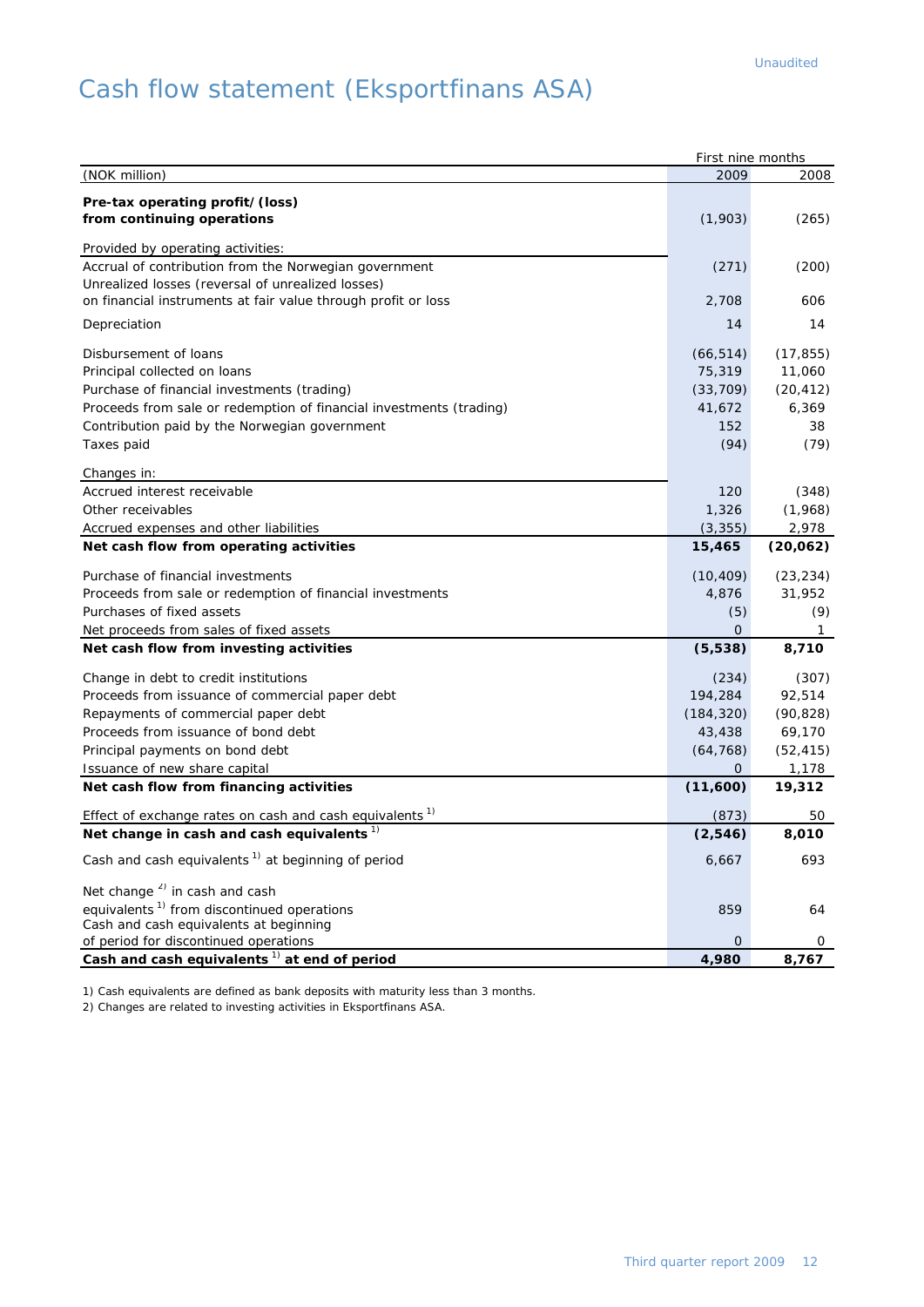#### Notes to the accounts

#### 1. Accounting principles

Previously, the condensed interim financial statements addressed both parent company and consolidated group. With the sale of Eksportfinans ASA's (the Company) only, and fully owned subsidiary, Kommunekreditt Norge AS, there is no group, and only the parent company remains. Until the sale, the condensed interim financial statements of the parent company were prepared in line with simplified IFRS, as regulated under the Norwegian Accounting Act. The Group has been presented in accordance with International Financial Reporting Standards – (**IFRS**), in line with both IFRS as adopted by the European Union (**EU**) and IFRS as issued by the International Accounting Standards Board (**IASB**).

After the sale, there is no group to consolidate, and the parent company's condensed interim financial statements for the third quarter of 2009 have been prepared in accordance with IFRS, both as adopted by the EU and as issued by the IASB. The condensed interim financial statements have been prepared in accordance with IAS 34, Interim Financial Reporting.

The change, from simplified IFRS to IFRS as adopted by the EU and as issued by the IASB, has resulted in one change in the financial statements of Eksportfinans ASA. Under simplified IFRS, dividends from Kommunekreditt Norge AS of NOK 64 million were recognized as income in Eksportfinans ASA's parent company financial statements of 2007, as they were related to the profit in the subsidiary for that year. According to IFRS as issued by the IASB, Kommunekreditt Norge AS does not have an obligation related to the dividend, and no related income is recognized in Eksportfinans ASA, before the proposed amount is approved by the annual Council of Representatives, which is in the following year.

As a consequence of this change of principle, the comparative figures for Eksportfinans for 2008 are changed accordingly, and the dividend of NOK 64 million has been recognized as income (from discontinued operations) in 2008. The table below shows the reconciliation between the previously presented equity and result according to simplified IFRS, and the numbers according to IFRS as adopted by the IASB and EU (amounts in NOK million):

| Equity of Eksportfinans ASA as of<br>Jan. 1, 2008 according to simplified IFRS                  | 2,365 |
|-------------------------------------------------------------------------------------------------|-------|
| Dividend from KommuneKreditt Norge AS                                                           | (64)  |
| Equity according to<br>IFRS as of January 1, 2008                                               | 2.301 |
| Total comprehensive<br>income for the first nine months<br>of 2008 according to simplified IFRS | (191) |
| Dividend from Kommunekreditt Norge AS                                                           |       |
| Total comprehensive income for the first<br>nine months of 2008 according to IFRS               |       |

Certain new accounting standards and interpretations are applied for the first time in the condensed interim financial statements of 2009. These are described below:

- IFRS 8 'Operating Segments' replaces IAS 14 and aligns segment reporting with the requirements of the US standard SFAS 131. The new standard requires a 'management approach', under which segment information is presented on the same basis as that used for internal reporting purposes. After the implementation of IFRS 8 the number of reportable segments changed from previous reporting when export lending and municipal lending were reported as separate segments, to also include securities as a separate reportable segment. See note 13.
- Amendments to IAS 1 'Presentation of Financial Statements' require all items of income and expense (including those accounted for directly in equity) to be presented in the future in a single statement (a 'statement of comprehensive income') or in two statements (a separate 'income statement' and 'statement of other comprehensive income'). Comprehensive income includes all non-owner changes in equity, both those recognized in profit or loss and those recorded directly to equity. Eksportfinans presents all these items of income and expense in a single statement.
- Improvements to IFRSs (annual improvement project) include accounting changes for presentation, recognition or measurement purposes, and changes involving terminology or editorial changes with minimal effect on accounting. The changes affect several standards.

As described in the annual financial statements of 2008, the main measurement principle of the Company's loans is fair value. With the sale of Kommunekreditt Norge AS, the former group funding was terminated. A new loan of NOK 34.4 billion was provided. This loan is recognized in the loans and receivables category and measured at amortized cost.

The accounting policies and methods of computation applied in the preparation of these condensed interim financial statements are in all other aspects the same as in Eksportfinans' annual financial statements of 2008, as approved for issue by the Board of Directors on February 24, 2009. These policies have been consistently applied to all the periods presented.

Figures for interim periods are unaudited.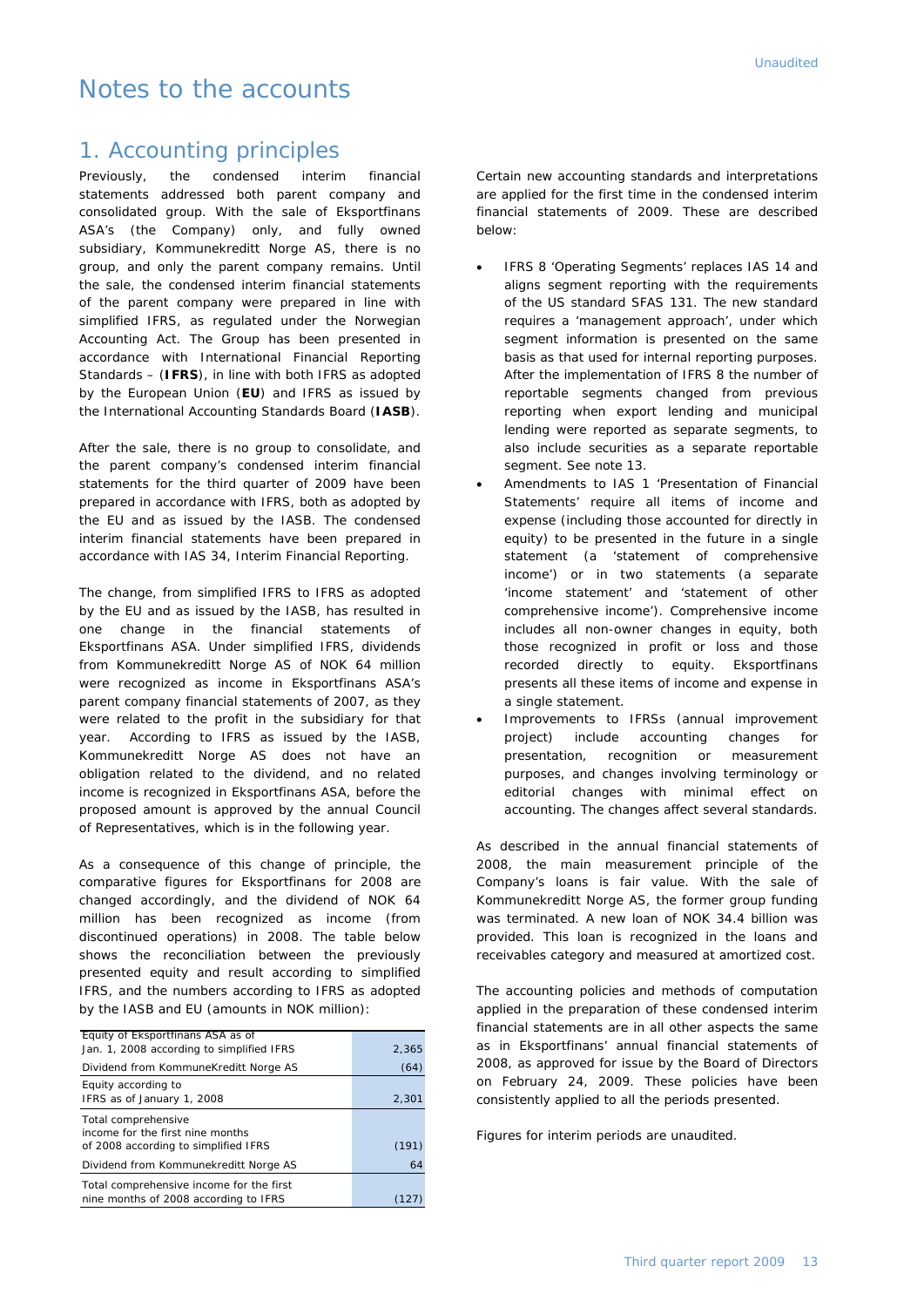## 2. Net gains/(losses) on financial instruments at fair value

|                                                       | Third quarter |          | First nine months |          |
|-------------------------------------------------------|---------------|----------|-------------------|----------|
| (NOK million)                                         | 2009          | 2008     | 2009              | 2008     |
| <b>Securities</b>                                     | $\Omega$      | $\Omega$ |                   | $\Omega$ |
| Financial derivatives                                 | (14)          | (38)     | (51)              | (51)     |
| Foreign currencies                                    | (6)           | 8        | (13)              | 8        |
| Other financial instruments at fair value             | 36            | 12       | 122               | 31       |
| Net realized gains/(losses)                           | 16            | (18)     | 59                | (12)     |
|                                                       |               |          |                   |          |
| Loans and receivables <sup>1)</sup>                   | 35            | (283)    | (13)              | (398)    |
| <b>Securities</b>                                     | 351           | (1, 119) | 1,377             | (2, 393) |
| Financial derivatives <sup>2)</sup> <sup>3)</sup>     | (2,688)       | (981)    | (11, 487)         | (5, 275) |
| Commercial paper debt                                 | 22            | 82       | 74                | 113      |
| Bond debt <sup>3)</sup>                               | (76)          | 1,998    | 7,065             | 7,238    |
| Subordinated debt and capital contribution securities | (29)          | (24)     | 129               | 106      |
| Foreign currencies                                    | (25)          | (29)     | (84)              | (30)     |
| Other                                                 | (1)           | 21       | 13                | 45       |
| Net unrealized gains/(losses)                         | (2, 411)      | (335)    | (2,926)           | (594)    |
|                                                       |               |          |                   |          |
| Net realized and unrealizes gains/(losses)            | (2, 395)      | (353)    | (2, 867)          | (606)    |

#### **Net unrealized gains/(losses) on securities**

|                                                               |      | Third quarter | First nine months |          |
|---------------------------------------------------------------|------|---------------|-------------------|----------|
| (NOK million)                                                 | 2009 | 2008          | 2009              | 2008     |
| Securities held for trading                                   | 184  | (560)         | 741               | (1, 293) |
| Securities designated as at fair value at initial recognition | 167  | (559)         | 636               | ,100)    |
| Total                                                         | 351  | .119)         | .377              | (2, 393) |

1) In 2008, an Icelandic bank unlawfully failed to reimburse Eksportfinans for three loans. As of December 31, 2008, related to this event, Eksportfinans had recognized an unrealized loss reflecting an estimated recovery rate of 5 percent of the principal amount. In 2009, the estimate has been reviewed, and the recovery rate is currently estimated to be 24 percent of the principal amount. The effect of this was NOK 92 million (at exchange rates applicable at September 30, 2009).

2) The Portfolio Hedge Agreement entered into in March 2008, further described in note 14 of this report, is included with a loss of NOK 1,399 million in the first nine months of 2009 and a gain of NOK 1,867 million in the first nine months of 2008.

3) In the first nine months of 2009, Eksportfinans had an unrealized gain of NOK 7.1 billion on its own debt. Net of derivatives this amount is an unrealized loss of NOK 2.9 billion. The reason for the net loss is the increase in the mark-to market value of Eksportfinans' own debt due to tightening of credit spreads on the debt. This is the main reason why there is a significant difference between the loss on derivatives and the

corresponding gain on other financial instruments at fair value.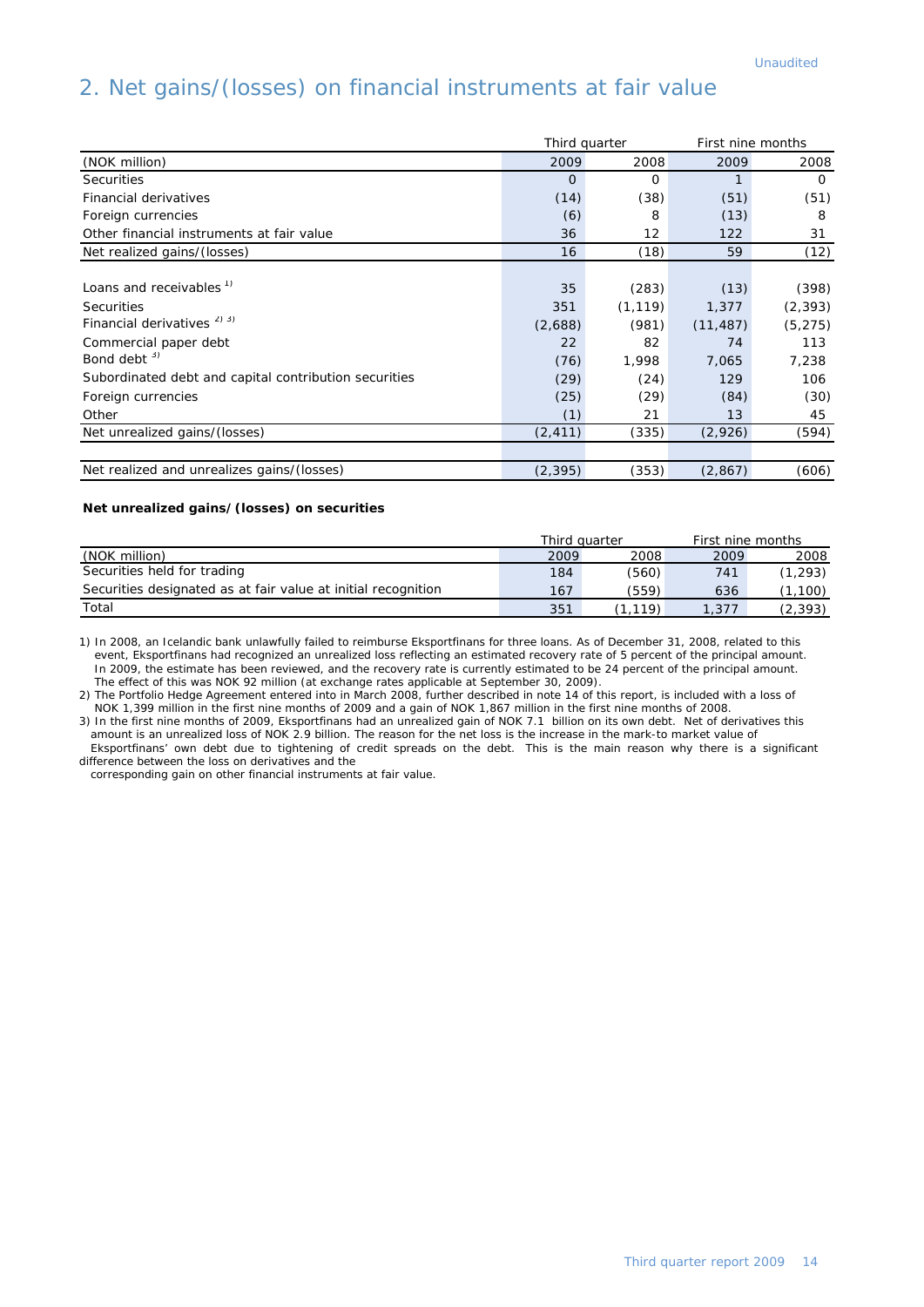## 3. Capital adequacy

From January 1, 2008, capital adequacy is calculated in accordance with the Basel II regulations in force from the Norwegian Banking, Insurance and Securities Commission. The Company has adopted the standardized approach to capital requirements. For the Company, this implies that the difference in risk-weighted value between the Basel I and II regulations is mainly due to operational risk. The capital adequacy minimum requirement is 8 percent of total risk-weighted value.

| (NOK million)             |             | 30.09.2009<br>31.12.2008 |         | 30.09.2008 |         |          |
|---------------------------|-------------|--------------------------|---------|------------|---------|----------|
|                           |             | Risk-                    |         | Risk-      |         | Risk-    |
|                           | <b>Book</b> | weighted                 | Book    | weighted   | Book    | weighted |
|                           | value       | value                    | value   | value      | value   | value    |
| Total assets              | 234,334     | 38,251                   | 296.514 | 46.975     | 253.634 | 43,886   |
| Off-balance sheet items   |             | 446                      |         | 690        |         | 497      |
| Operational risk          |             | 401                      |         | 401        |         | 493      |
| Total currency risk       |             | 124                      |         | 79         |         | 149      |
| Total risk-weighted value |             | 39,222                   |         | 48,145     |         | 45,025   |

#### **The Company's eligible regulatory capital**

| (NOK million                           |            |       |            |          |            |       |
|----------------------------------------|------------|-------|------------|----------|------------|-------|
| and in percent of risk-weighted value) | 30.09.2009 |       | 31.12.2008 |          | 30.09.2008 |       |
| Core capital <sup>1)</sup>             | 3,859      | 9.8%  | 3.486      | 7.2%     | 2.899      | 6.4%  |
| Additional capital <sup>2)</sup>       | 1,448      | 3.7%  | 1.674      | $3.5 \%$ | .406       | 3.1%  |
| Total regulatory capital               | 5,307      | 13.5% | 5.160      | 10.7%    | 4.305      | 9.6 % |

1) Includes share capital, other equity, elements of capital contribution securities and deductions/additions

2) Includes subordinated debt, the elements of capital contribution securities not included in core capital and

deductions/additions

#### 4. Loans and receivables due from credit institutions

| (NOK million)                                                                 | 30.09.09 | 31.12.08 | 30.09.08 |
|-------------------------------------------------------------------------------|----------|----------|----------|
| Bank deposits                                                                 | 8,345    | 7.076    | 12.274   |
| Other claims on banks <sup>1)</sup>                                           | (323)    | 835      | (235)    |
| Loans to Kommunekreditt Norge AS,<br>nominal amount (also included in note 6) | 34,352   | 58,858   | 61,257   |
| Loans to other credit institutions,                                           |          |          |          |
| nominal amount (also included in note 6)                                      | 26,062   | 23,228   | 21,862   |
| Accrued interest and adjustment to fair value on loans                        | (401)    | 47       | (57)     |
| Total                                                                         | 68,035   | 90.044   | 95,101   |

1) Consists of net outstanding value of the hedge elements in agreements relating to loans acquired from banks.

The value of the loans acquired and the hedge instruments under the agreements are both classified as "Loans and receivables due from credit institutions" in accordance with IFRS because not substantially all risk and rewards have been transferred.

The Company has acquired certain loan agreements from banks for which the selling bank provides a repayment guarantee, therefore retaining the credit risk of the loans. Under IFRS these loans classify as loans to credit institutions.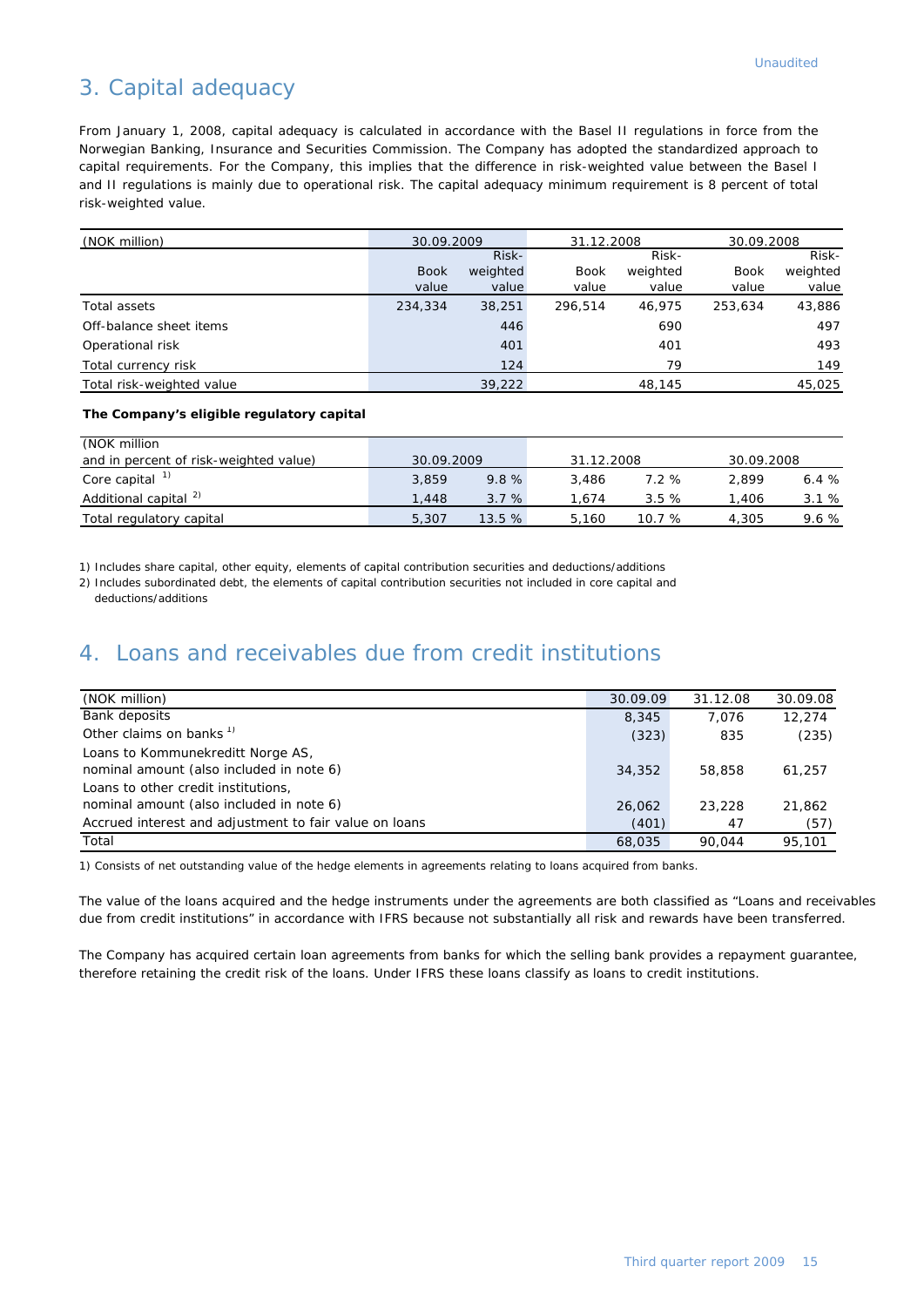## 5. Loans to customers

| (NOK million)                                                      | 30.09.09 | 31.12.08 | 30.09.08 |
|--------------------------------------------------------------------|----------|----------|----------|
| Loans due from customers, nominal amount (also included in note 6) | 63,063   | 57,202   | 49.241   |
| Accrued interest and adjustment to fair value on loans             | 803      | 791      | 733      |
| Total                                                              | 63,866   | 57.993   | 49.974   |

## 6. Total loans

Nominal amounts related to loans due from credit institutions and customers, respectively, from the two previous tables are included in the following analysis.

| (NOK million)                                        | 30.09.09 | 31.12.08 | 30.09.08 |
|------------------------------------------------------|----------|----------|----------|
|                                                      |          |          |          |
| Loans due from Kommunekreditt Norge AS               | 34,352   | 58,858   | 61,257   |
| Loans due from other credit institutions             | 26,062   | 23,228   | 21,862   |
| Loans due from credit institutions                   | 60,414   | 82,086   | 83,119   |
| Loans due from customers                             | 63,063   | 57,202   | 49,241   |
| Total nominal amount                                 | 123,477  | 139,288  | 132,360  |
|                                                      |          |          |          |
| Commercial loans                                     | 86,628   | 107,737  | 104,959  |
| Government-supported loans                           | 36,849   | 31,551   | 27,401   |
| Total nominal amount                                 | 123,477  | 139,288  | 132,360  |
|                                                      |          |          |          |
| Capital goods                                        | 28,522   | 19,931   | 17,563   |
| Ships                                                | 32,303   | 31,631   | 27,482   |
| Export-related and international activities *)       | 17,315   | 28,809   | 25,991   |
| Direct loans to Norwegian local government sector    | 5,994    |          |          |
| Loans to Kommunekreditt Norge AS                     | 34,352   | 58,858   | 61,257   |
| Municipal-related loans to other credit institutions | 4,943    |          |          |
| Loans to employees                                   | 48       | 59       | 67       |
| Total nominal amount                                 | 123,477  | 139,288  | 132,360  |

\*) Export-related and international activities consist of loans to the following categories of borrowers:

| (NOK million)                    | 30.09.09    | 31.12.08 | 30.09.08 |
|----------------------------------|-------------|----------|----------|
| Oil and gas                      | 430         | 606      | 514      |
| Pulp and paper                   | $\mathbf 0$ | 4,933    | 4,166    |
| Engineering and construction     | 25          | 30       | 26       |
| Aluminum, chemicals and minerals | 9           | 13       | 34       |
| Aviation and shipping            | 83          | 106      | 92       |
| Consumer goods                   | 3,083       | 3.715    | 3,127    |
| Banking and finance              | 8,392       | 8,875    | 8,518    |
| Real estate management           | 5,263       | 5.569    | 5,491    |
| IT and telecommunication         | $\mathbf 0$ | 4.928    | 3,988    |
| Other categories                 | 30          | 34       | 35       |
| Total nominal amount             | 17,315      | 28,809   | 25,991   |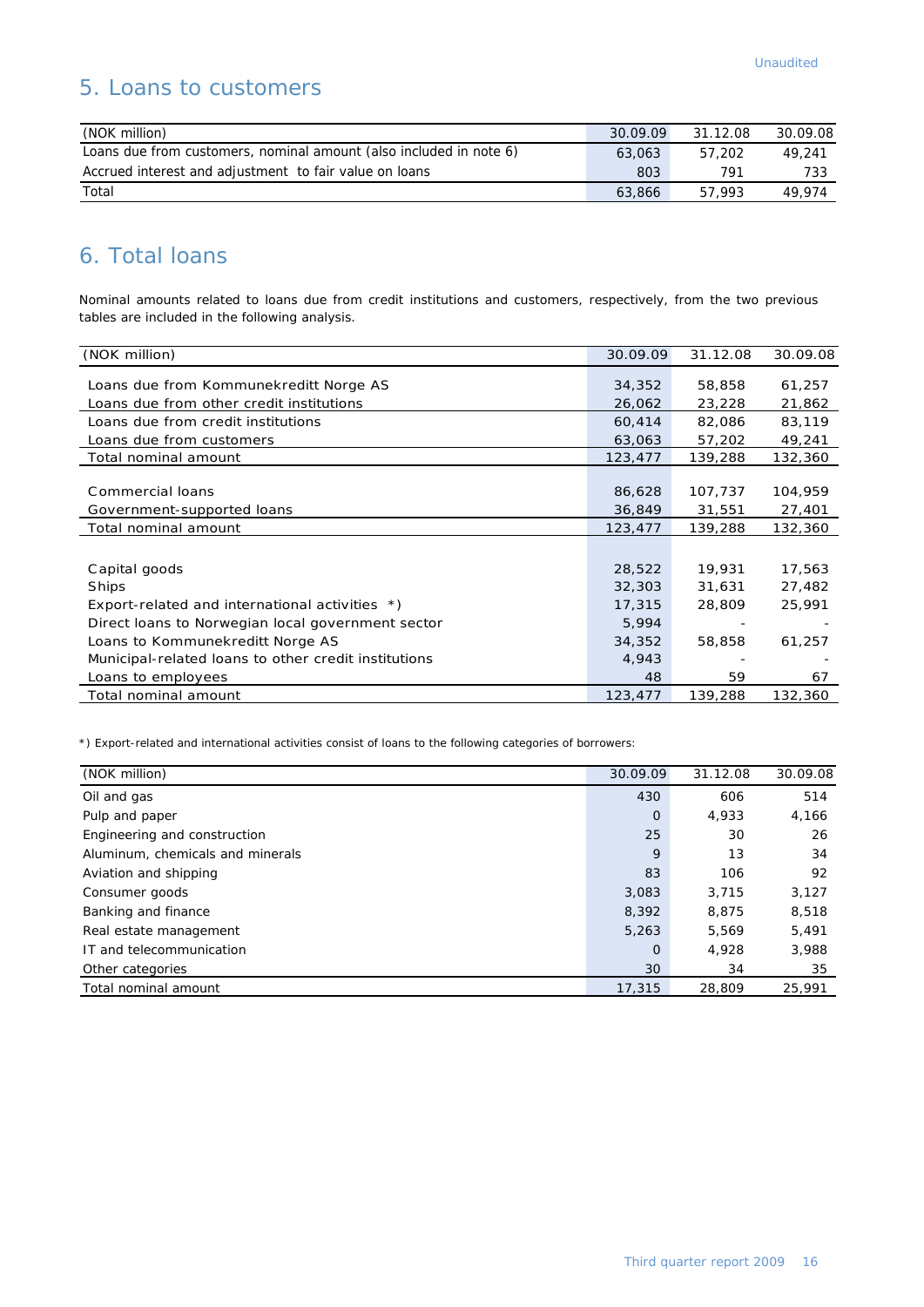## 7. Loans past due or impaired

| (NOK million)                                                | 30.09.09 | 31.12.08 | 30.09.08 |
|--------------------------------------------------------------|----------|----------|----------|
| Interest and principal instalment 1-30 days past due         | 10       | 10       | 11       |
| Not matured                                                  |          |          |          |
| principal on loans with payments 1-30 days past due          | 46       | 645      | 53       |
| Interest and principal instalment 31-90 days past due        | 6        | 449      | 5        |
| Not matured                                                  |          |          |          |
| principal on loans with payments 31-90 days past due         | 20       | 207      | 18       |
| Interest and principal instalment more than 90 days past due | 435      | 11       | 4        |
| Not matured                                                  |          |          |          |
| principal on loans with payments more than 90 days past due  | 117      | 33       | 4        |
| Total loans that are past due                                | 634      | 1.355    | 95       |
|                                                              |          |          |          |
| Relevant collateral or quarantees received <sup>*)</sup>     | 164      | 910      | 95       |
| Estimated impairments on loans valued at amortized cost      | $\Omega$ | O        | 0        |

\*) A total of NOK 470 million relates to exposure towards Icelandic banks as of September 30, 2009, and are as of the balance sheet date not considered guaranteed in a satisfactory manner. These loans are measured at fair value at each balance sheet date. The change in fair value in the period is reflected in the line item 'Net gains/losses on financial instruments at fair value'.

Apart from the fair value adjustments already recognized in the income statement, related to the exposure towards the Icelandic banks discussed above, the Company considers all other receivables to be secured in a satisfactory manner.

#### 8. Securities

| (NOK million)                                          | 30.09.09 | 31.12.08 | 30.09.08 |
|--------------------------------------------------------|----------|----------|----------|
| Trading portfolio                                      | 46.722   | 63.514   | 43,601   |
| Other securities at fair value through profit and loss | 32.674   | 44.623   | 40.469   |
| Total                                                  | 79,396   | 108,137  | 84.070   |

#### 9. Fixed assets and investment property

| (NOK million)                 | 30.09.09 | 31.12.08 | 30.09.08 |
|-------------------------------|----------|----------|----------|
| Buildings and land at own use | 129      | 132      | 132      |
| Investment property           | 72       | 7Δ       | 75       |
| Total building and land       | 201      | 206      | 207      |
| Other fixed assets            | 8        | 10       |          |
| Total                         | 209      | 216      | 216      |

#### 10. Other assets

| (NOK million)                                                | 30.09.09 | 31.12.08 | 30.09.08 |
|--------------------------------------------------------------|----------|----------|----------|
| Interim account 108-Agreement                                | 677      | 591      | 415      |
| Cash collateral provided                                     | 8.437    | 11,379   | 4,224    |
| Delayed payment, securities not delivered from our custodian |          | 306      | 32       |
| Other                                                        | 15       | Ω        | 35       |
| Total                                                        | 9.130    | 12,285   | 4,706    |

## 11. Borrowings through the issue of securities

| (NOK million)                                         | 30.09.09 | 31.12.08 | 30.09.08 |
|-------------------------------------------------------|----------|----------|----------|
| Commercial paper debt                                 | 38,303   | 33,179   | 35,212   |
| Bond debt                                             | 178,289  | 234,364  | 202.778  |
| Accrued interest and adjustment to fair value on debt | (16.542) | (8.502)  | (5.670)  |
| Total                                                 | 200,050  | 259,041  | 232,320  |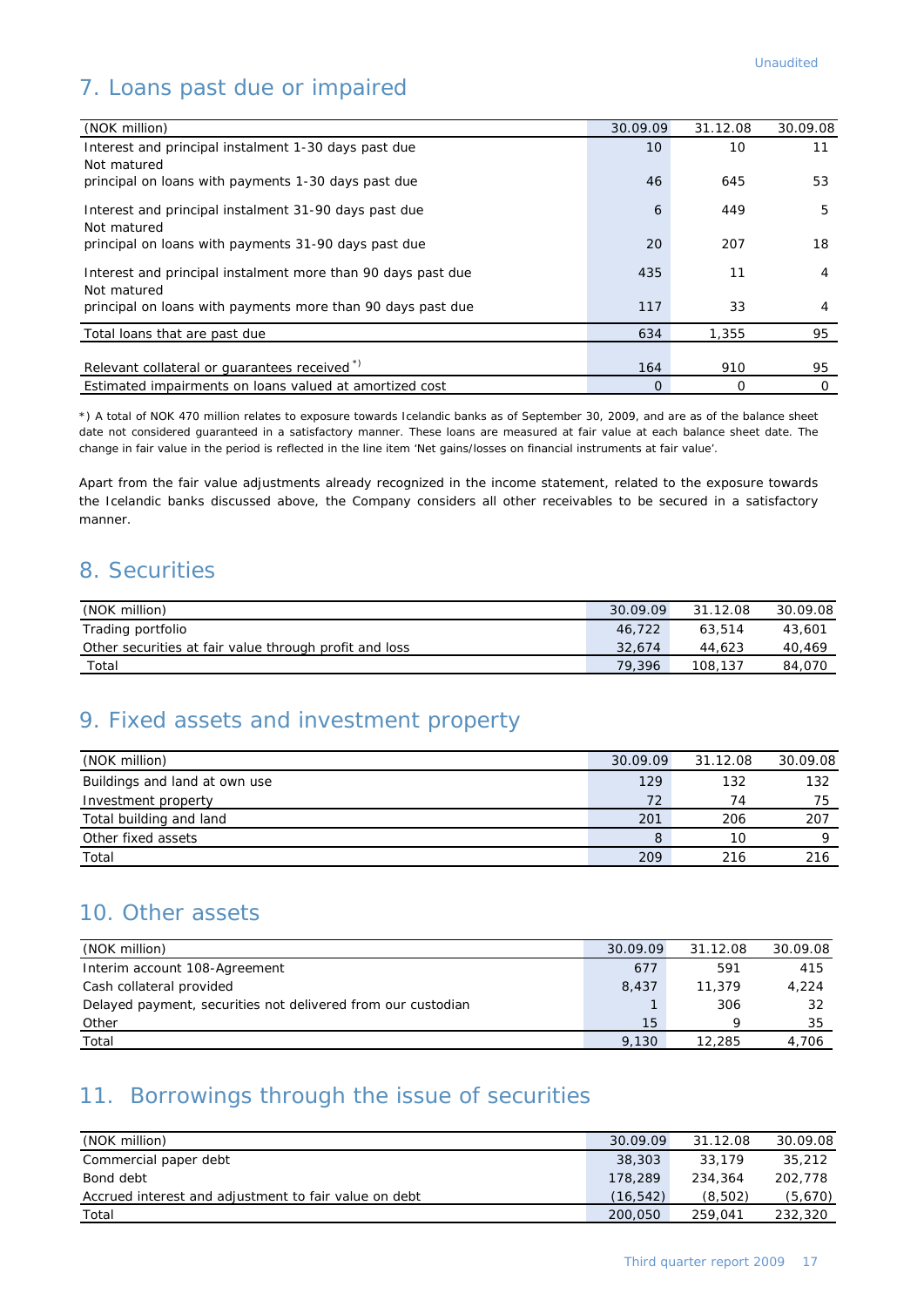#### 12. Other liabilities

| (NOK million)                                              | 30.09.09 | 31.12.08 | 30.09.08 |
|------------------------------------------------------------|----------|----------|----------|
| Grants to mixed credits                                    | 322      | 388      | 291      |
| Cash collateral received                                   | 3,428    | 7.850    | 1,115    |
| Delayed payment, securities not deliveres to our custodian | 10       |          | 736      |
| Net debt to insolvency estates                             | O        | O        | 910      |
| Other short-term liabilities                               | 46       | 74       | 18       |
| Total                                                      | 3,806    | 8,312    | 3,070    |

## 13. Segment information

The Company is divided into three business areas, export lending, municipal lending and securities. After the sale of Kommunekreditt Norge AS, municipal lending consists of loans to Kommunekreditt Norge AS, in addition to loans directly to municipalities and municipal-related loans to savings banks that were purchased from Kommunekreditt in connection with the sale of the subsidiary. The Company also has a treasury department, responsible for the Company's funding. Income and expenses related to treasury are divided between the three business areas. This division is based on risk-weighted volume and volume.

|                                                        | <b>Export lending</b> |                |                   | Municipal lending |                   | <b>Securities</b> |
|--------------------------------------------------------|-----------------------|----------------|-------------------|-------------------|-------------------|-------------------|
|                                                        |                       |                |                   |                   |                   |                   |
|                                                        | First nine months     |                | First nine months |                   | First nine months |                   |
| (NOK million)                                          | 2009                  | 2008           | 2009              | 2008              | 2009              | 2008              |
| Net interest income <sup>1)</sup>                      | 462                   | 251            | 139               | 43                | 492               | 196               |
| Commissions                                            |                       |                |                   |                   |                   |                   |
| and income related to banking services <sup>2)</sup>   | $\mathbf{1}$          | $\overline{2}$ |                   |                   |                   |                   |
| Commissions                                            |                       |                |                   |                   |                   |                   |
| and expenses related to banking services <sup>2)</sup> |                       |                |                   |                   |                   | 34                |
| Net gains/(losses)                                     |                       |                |                   |                   |                   |                   |
| on financial instruments at fair value <sup>2)</sup>   | 92                    | (316)          |                   |                   | (44)              | (28)              |
| Other income/(expenses) <sup>2)</sup>                  |                       |                |                   |                   |                   |                   |
| Income/expenses divided by volume 3)                   | 40                    | 8              | 23                | 8                 | 45                | 9                 |
| Net other operating income                             | 133                   | (306)          | 23                | 8                 | 1                 | (53)              |
| Total net income                                       | 595                   | (55)           | 162               | 51                | 493               | 143               |
| <b>Total operating expenses</b>                        | 73                    | 63             | 22                | 25                | 40                | 38                |
|                                                        |                       |                |                   |                   |                   |                   |
| Pre-tax operating profit/(loss)                        | 522                   | (118)          | 140               | 26                | 453               | 105               |
| Taxes                                                  | 146                   | (33)           | 39                | 7                 | 127               | 30                |
|                                                        |                       |                |                   |                   |                   |                   |
| Non-IFRS profit for the period from continuing         |                       |                |                   |                   |                   |                   |
| operations excluding unrealized gains/(losses)         |                       |                |                   |                   |                   |                   |
| on financial instruments at fair value                 | 376                   | (85)           | 101               | 19                | 326               | 75                |

1) Figures are presented for Eksportfinans ASA.

2) Income/(expenses) directly allocated to each division.

3) Income/expenses in the treasury department, distributed to the business areas by volume.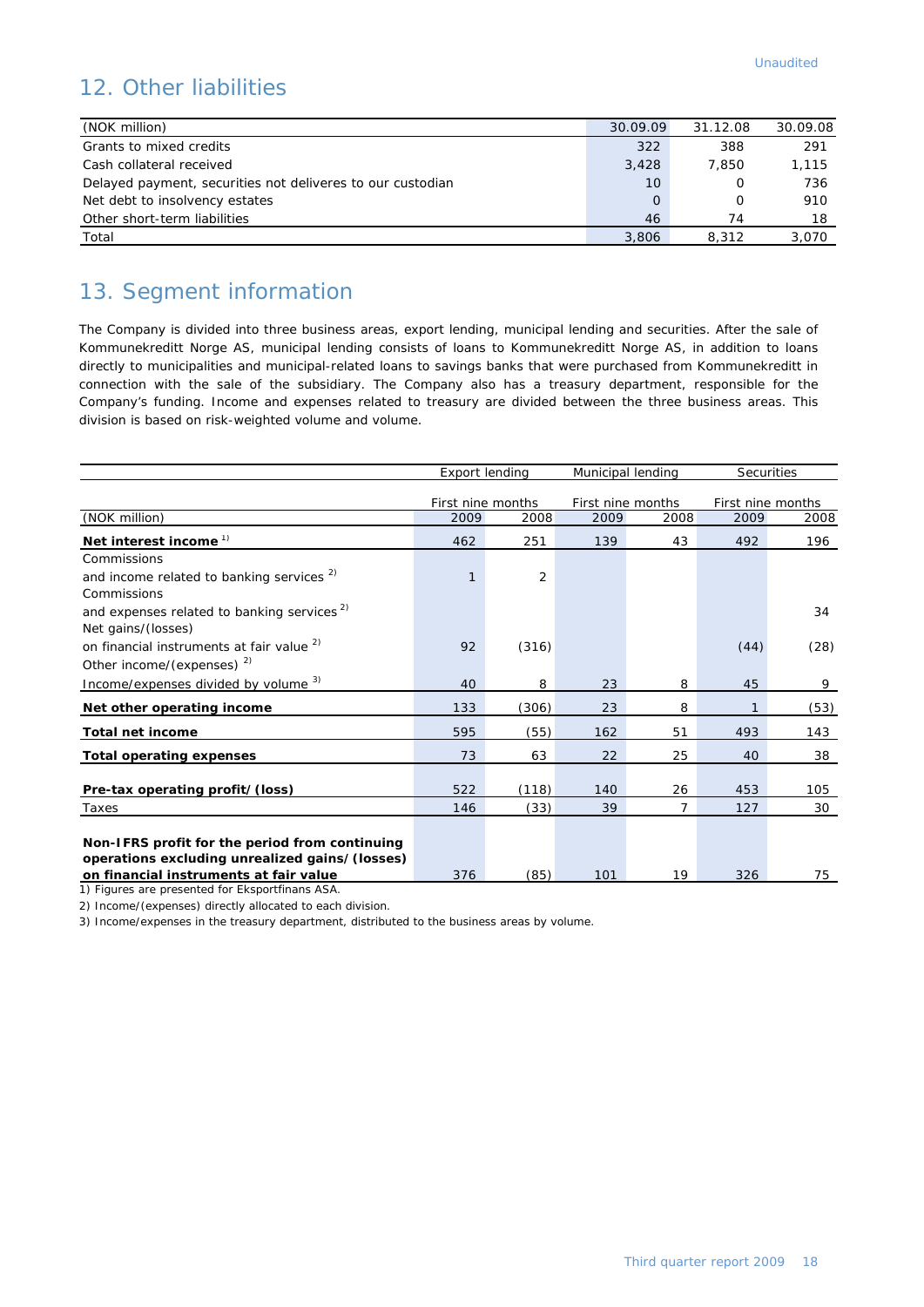#### **Reconciliation of segment profit measure to total comprehensive income**

|                                                                                                                                                | First nine months |       |
|------------------------------------------------------------------------------------------------------------------------------------------------|-------------------|-------|
| (NOK million)                                                                                                                                  |                   | 2008  |
| Export lending                                                                                                                                 | 376               | (85)  |
| Municipal lending                                                                                                                              | 101               | 19    |
| Securities                                                                                                                                     | 326               | 75    |
| Non-IFRS profit/(loss) for the period from continuing operations<br>excluding unrealized gains/(losses) on financial instruments at fair value | 803               |       |
| Profit/(loss) for the period from discontinued operations                                                                                      | 341               | 64    |
| Net unrealized gains/(losses) <sup>1)</sup>                                                                                                    | (3,018)           | (278) |
| Tax effect <sup>2)</sup>                                                                                                                       | 845               | 78    |
| Total comprehensive income                                                                                                                     | (1,029)           | (127) |

1) For the first nine months of 2009, the net unrealized effects consist of net unrealized losses of NOK 2,926 million, and effect from reversal of NOK 92 million of previously recognized loss from exposure to an Icelandic bank (at exchange rates applicable at September 30, 2009. For the first nine months of 2008, the net unrealized effects consist of net unrealized losses of NOK 594 million, and effect from recognized loss from exposure to an Icelandic bank of NOK 316 million (at exchange rates applicable at September 30, 2008.

2) 28 percent of the unrealized items above.

The segment information is in line with the management reporting.

## 14. Material transactions with related parties

The Company's two largest shareholders, DnB NOR Bank ASA and Nordea Bank Norge AS, are considered to be related parties in accordance with IAS 24 Related Party Disclosures.

| (NOK millions)             | Acquired<br>loans $1)$ | Deposits $^{2)}$ | Guarantees<br>issued <sup>3)</sup> | received <sup>4)</sup> | Guarantees Portfolio Hedge<br>Agreement <sup>5)</sup> |
|----------------------------|------------------------|------------------|------------------------------------|------------------------|-------------------------------------------------------|
| Balance January 1, 2008    | 9.690                  | 301              | 2.130                              | 7.251                  |                                                       |
| Change in the period       | (545)                  | 6,121            | (320)                              | 745                    | 1,192                                                 |
| Balance September 30, 2008 | 9.145                  | 6,422            | 1,810                              | 7.996                  | 1,192                                                 |
| Balance January 1, 2009    | 10,034                 | 3.911            | 2.074                              | 9.307                  | 1,679                                                 |
| Change in the period       | (1,286)                | (1,007)          | (610)                              | (2,790)                | (894)                                                 |
| Balance September 30, 2009 | 8,748                  | 2.904            | 1,464                              | 6,517                  | 785                                                   |

All transactions with related parties are made on market terms.

- 1) The Company acquires loans from banks. The loans are part of the company's ordinary lending activity, as they are extended to the export industry. As the selling banks provide a guarantee for the loans, not substantially all the risk and rewards are transferred to the company, thus the loans are classified as loans due from credit institutions in the balance sheet.
- 2) Deposits made by the Company.
- 3) Guarantees issued by the Company to support the Norwegian export industry.
- 4) Guarantees provided to the Company from the related parties.
- 5) Eksportfinans has entered into a derivative portfolio hedge agreement with the majority of its shareholders. The agreement, effective from March 1, 2008, will offset losses up to NOK 5 billion in the liquidity portfolio held as of February 29, 2008. The agreement will also offset any gains in the portfolio as of the same date. The payments to or from the Company related to the losses or gains, respectively, in the portfolio, will take place on the last day of February each year, with the first payment in 2011. The agreement expires with the maturities of the bonds included in the contract, with the latest maturity on December 31, 2023. Eksportfinans will pay a monthly fee of NOK 5 million to the participants to the agreement. The balances show the related parties' share of the fair value of the contract as of the balance sheet date.

In addition to the transactions reflected in the above table, Eksportfinans' three major owner banks have extended a committed credit line of USD 4 billion for repo purposes to the Company. The facility has a twelve month maturity with the possibility of extension, and was extended in the second quarter of 2009. Eksportfinans has not yet utilized this credit facility.